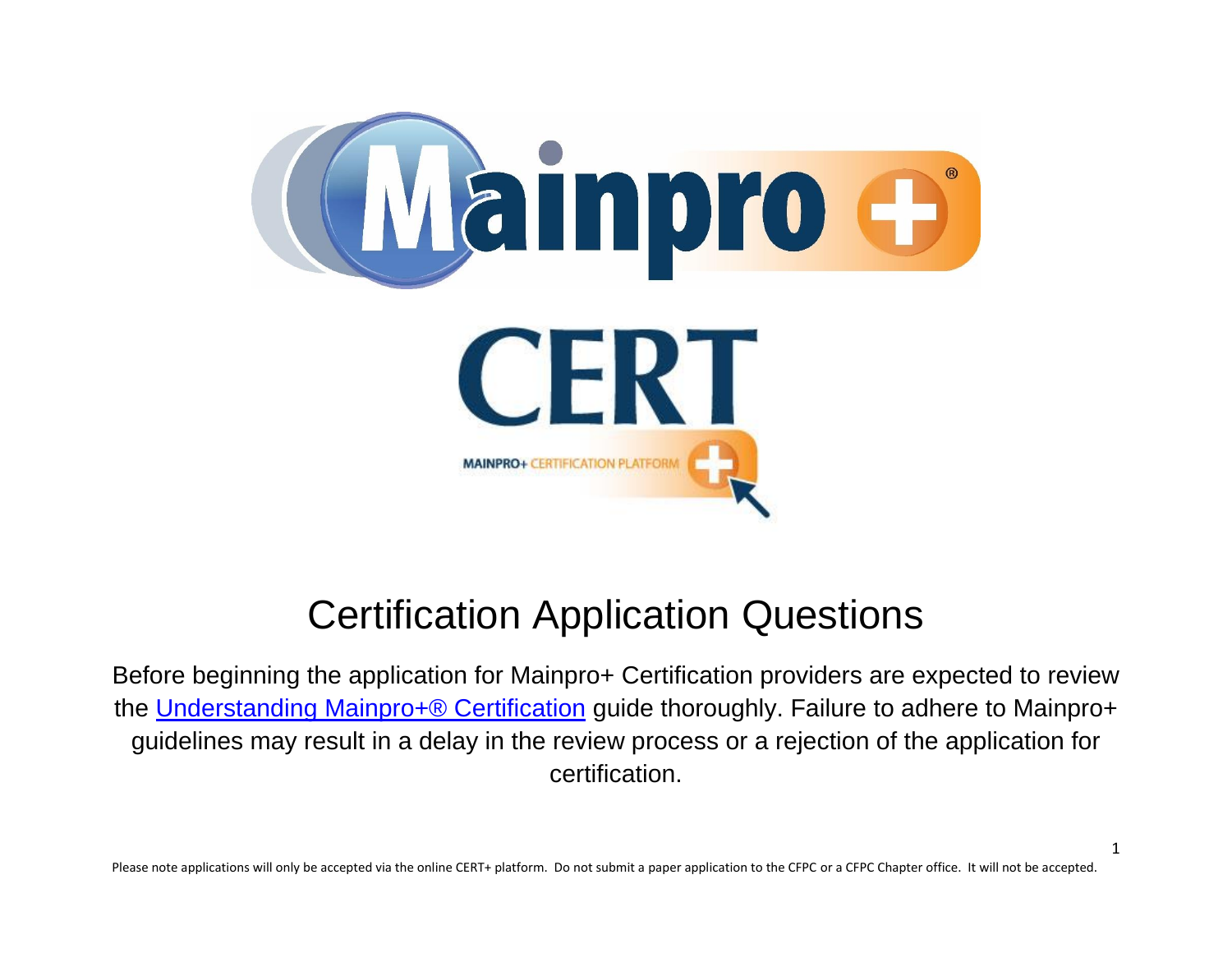# Program Details

| 1.  | Do you intend to deliver this program in Quebec?                                                                                                                                                                                                                                                                                                                                                                                                                                                                                                                                                                                                                                                                                                     | $\Box$ Yes $\Box$ No |
|-----|------------------------------------------------------------------------------------------------------------------------------------------------------------------------------------------------------------------------------------------------------------------------------------------------------------------------------------------------------------------------------------------------------------------------------------------------------------------------------------------------------------------------------------------------------------------------------------------------------------------------------------------------------------------------------------------------------------------------------------------------------|----------------------|
| 1.1 | If yes please refer to the "Mainpro+ certification of programs delivered in the province of Quebec"<br>section of the Understanding Mainpro+ Certification guide and read the specific requirements related to<br>program delivery in Quebec before proceeding with this application. If your scientific planning<br>committee and program structure does not meet the requirements this program cannot be delivered as<br>Mainpro+ certified in Quebec (and CFPC members may not claim certified credits for attending any<br>sessions delivered in Quebec).<br>Please note that if you intend to deliver this program in Quebec in French and in English you must<br>submit the French content for review simultaneously with the English content. |                      |
| 2.  | Program Title:                                                                                                                                                                                                                                                                                                                                                                                                                                                                                                                                                                                                                                                                                                                                       |                      |
| 3.  | Program Start Date:                                                                                                                                                                                                                                                                                                                                                                                                                                                                                                                                                                                                                                                                                                                                  |                      |
| 4.  | <b>Provider Organization:</b>                                                                                                                                                                                                                                                                                                                                                                                                                                                                                                                                                                                                                                                                                                                        |                      |
| 5.  | <b>Contact Name:</b>                                                                                                                                                                                                                                                                                                                                                                                                                                                                                                                                                                                                                                                                                                                                 |                      |
| 6.  | Email:                                                                                                                                                                                                                                                                                                                                                                                                                                                                                                                                                                                                                                                                                                                                               |                      |
| 7.  | Telephone:                                                                                                                                                                                                                                                                                                                                                                                                                                                                                                                                                                                                                                                                                                                                           |                      |
| 8.  | Application contact (if different from above):                                                                                                                                                                                                                                                                                                                                                                                                                                                                                                                                                                                                                                                                                                       |                      |
| 9.  | <b>Contact First Name:</b><br><b>Contact Last Name:</b>                                                                                                                                                                                                                                                                                                                                                                                                                                                                                                                                                                                                                                                                                              |                      |
| 10. | Email:                                                                                                                                                                                                                                                                                                                                                                                                                                                                                                                                                                                                                                                                                                                                               |                      |
| 11. | Telephone:                                                                                                                                                                                                                                                                                                                                                                                                                                                                                                                                                                                                                                                                                                                                           |                      |
| 12. | (If yes to Quebec): What is the name of the physician organization accountable for this program?                                                                                                                                                                                                                                                                                                                                                                                                                                                                                                                                                                                                                                                     |                      |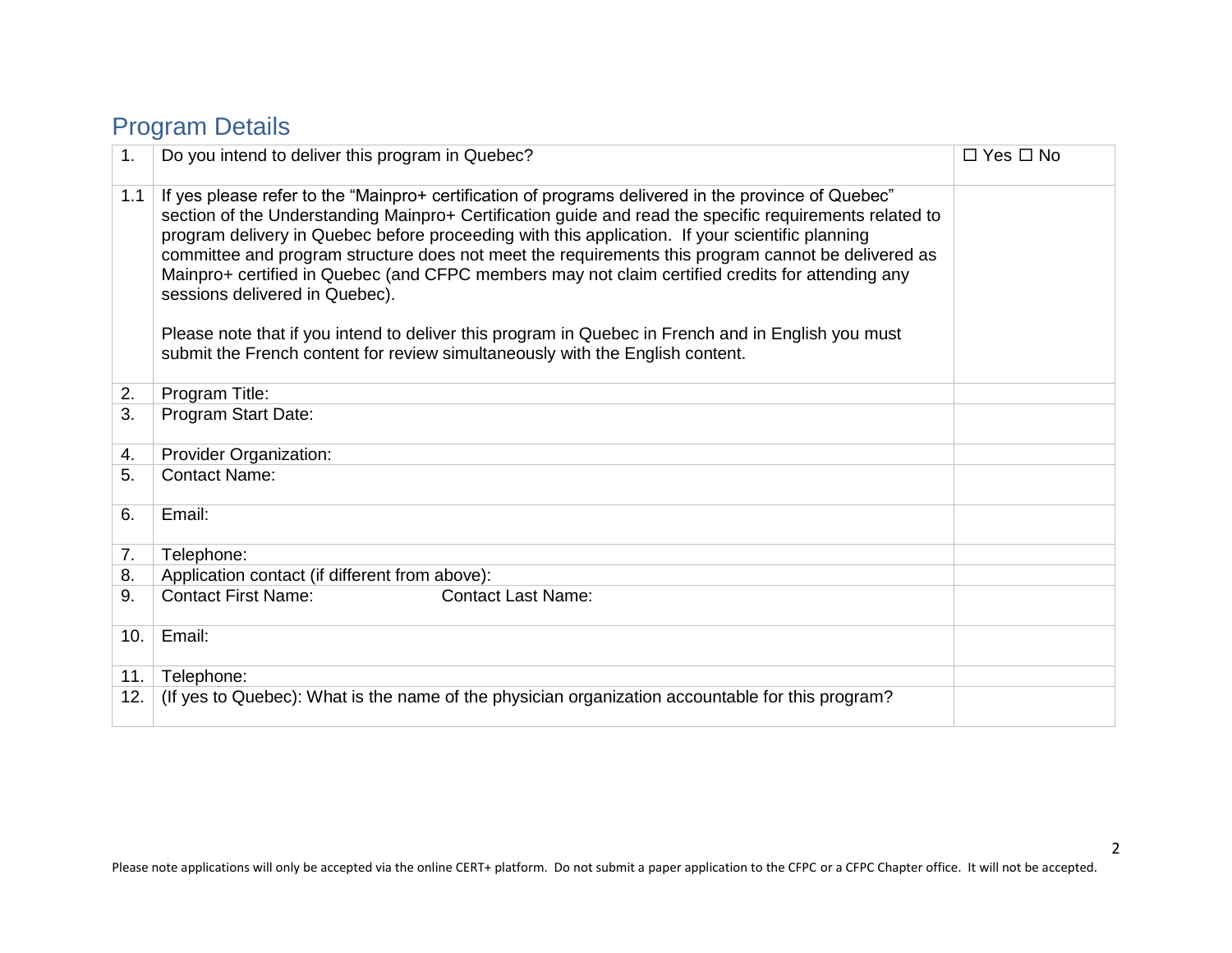# Financial

| 13.    | Does this program receive financial or in-kind support from a for-profit company or organization?                                                                                                                                                                                      | $\Box$ Yes<br>$\square$ No            |
|--------|----------------------------------------------------------------------------------------------------------------------------------------------------------------------------------------------------------------------------------------------------------------------------------------|---------------------------------------|
| 13.1   | (if yes to above) Select the type (s) of for-profit support received:                                                                                                                                                                                                                  | $\square$ Financial<br>$\Box$ In-kind |
| 13.2   | Provide the following:                                                                                                                                                                                                                                                                 |                                       |
| 13.2.1 | Amount of financial support from for-profit organization(s) received or anticipated to receive:                                                                                                                                                                                        |                                       |
| 13.2.2 | Amount of in-kind support from for-profit organization(s) received or anticipated to receive:                                                                                                                                                                                          |                                       |
| 13.2.3 | List of for-profit supporters/sponsors:                                                                                                                                                                                                                                                |                                       |
| 14.    | Does this program receive financial or in-kind support from a not-for-profit organization?                                                                                                                                                                                             | $\Box$ Yes<br>$\square$ No            |
| 14.1   | (if yes to above) Select the type (s) of not-for-profit support received:                                                                                                                                                                                                              | $\square$ Financial<br>$\Box$ In-kind |
| 14.2   | Provide the following:                                                                                                                                                                                                                                                                 |                                       |
| 14.2.1 | Amount of financial support from not-for-profit company received or anticipated to receive:                                                                                                                                                                                            |                                       |
| 14.2.2 | Amount of in-kind support from not-for-profit company received or anticipated to receive:                                                                                                                                                                                              |                                       |
| 14.2.3 | List of not-for-profit supporters/sponsor:                                                                                                                                                                                                                                             |                                       |
| 15.    | Does the CPD provider organization have written agreements with sponsors outlining the terms,<br>conditions, and purposes by which sponsorship is provided?                                                                                                                            | $\Box$ Yes<br>$\square$ No            |
| 16.    | Is this program self-funded by a for-profit organization?                                                                                                                                                                                                                              | $\square$ Yes<br>$\square$ No         |
| 17.    | Does the CPD provider organization and/or scientific planning committee have measures in place to<br>ensure that interactions with sponsors meet professional and legal standards including the protection of<br>privacy, confidentiality, copyright, and contractual law regulations? | $\Box$ Yes<br>$\Box$ No               |
| 18.    | Has the CPD provider organization ensured that all sponsorship funds are paid directly to the CPD<br>provider organization/scientific planning committee or third-party non-commercial interested designated<br>by the CPD provider organization?                                      | $\square$ Yes<br>$\square$ No         |
| 19.    | (if yes to Quebec) Is a physician organization responsible for paying speaker and scientific planning<br>committee honoraria and travel?                                                                                                                                               | $\Box$ Yes<br>$\square$ No            |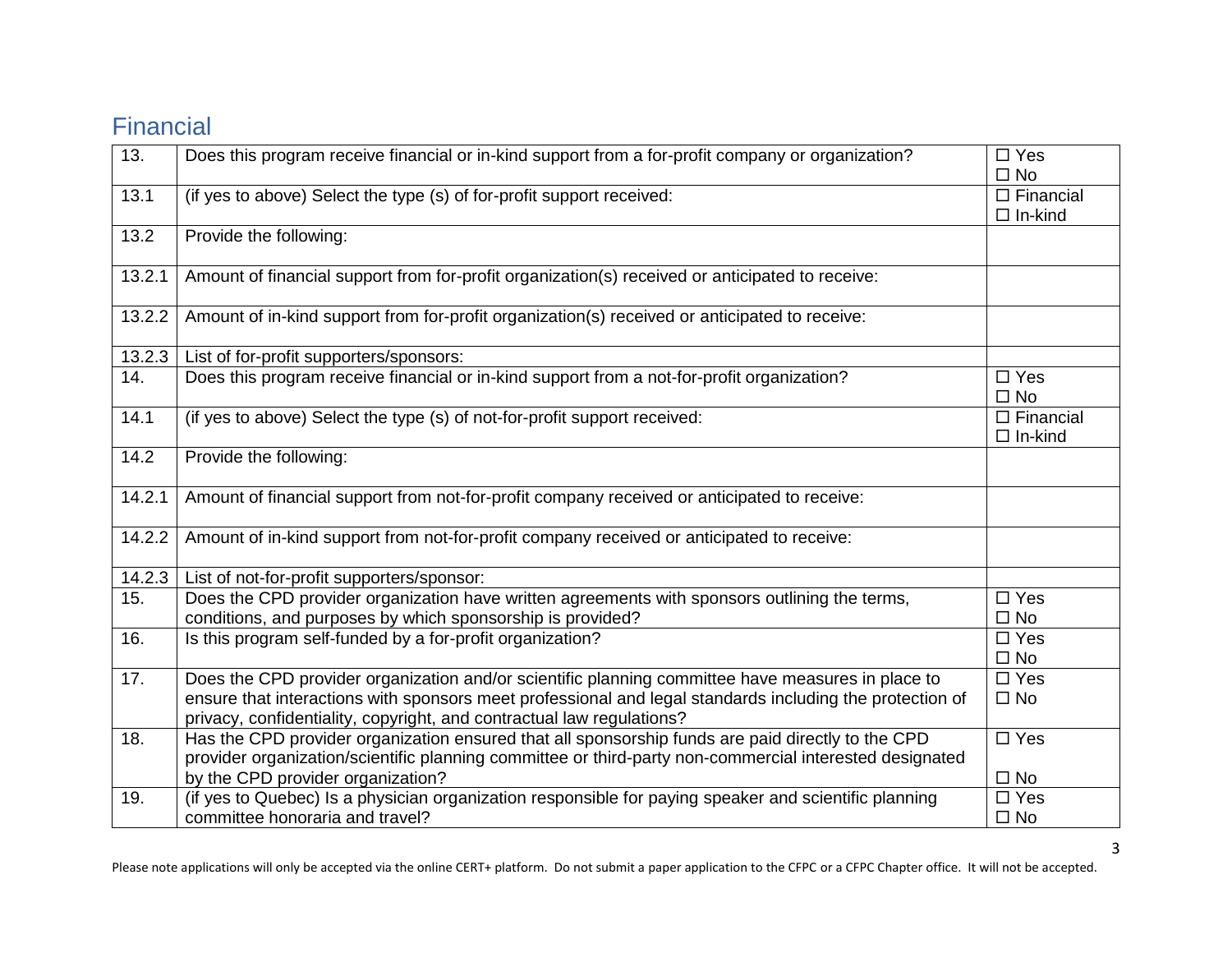| 20.  | Registration fee:                                                                                       |              |
|------|---------------------------------------------------------------------------------------------------------|--------------|
| 21.  | Additional costs to participants (describe in detail):                                                  |              |
|      |                                                                                                         |              |
| 22.  | Are there any social events or activities associated with this program?                                 | $\Box$ Yes   |
|      |                                                                                                         | $\square$ No |
| 22.1 | (if yes to above) Describe in detail the social activities related to this program including when these |              |
|      | activities take place in relation to the certified learning.                                            |              |

## Location and Credits

| 23.  | Select the format for this program:                                                 | $\square$ Live<br>□ Online Self-study                                                                                                                                                                                                                                                                    |
|------|-------------------------------------------------------------------------------------|----------------------------------------------------------------------------------------------------------------------------------------------------------------------------------------------------------------------------------------------------------------------------------------------------------|
| 23.1 | Select all that apply (if live selected above):                                     | $\Box$ In-person<br>$\Box$ Webcast                                                                                                                                                                                                                                                                       |
| 24.  | Where will this program be delivered?                                               | □ Inside Canada<br>□ Outside Canada                                                                                                                                                                                                                                                                      |
| 25.  | Select all the provinces and/or territories in which the program will be delivered: | $\Box$ Alberta<br>$\Box$ British Columbia<br>$\Box$ Manitoba<br>$\square$ New Brunswick<br>$\Box$ Newfoundland & Labrador<br>$\Box$ Northwest Territories<br>$\Box$ Nova Scotia<br>$\Box$ Nunavut<br>$\Box$ Ontario<br>□ Prince Edward Island<br>$\Box$ Quebec<br>$\square$ Saskatchewan<br>$\Box$ Yukon |
| 26.  | Select the Country (s) the program will be delivered in:                            |                                                                                                                                                                                                                                                                                                          |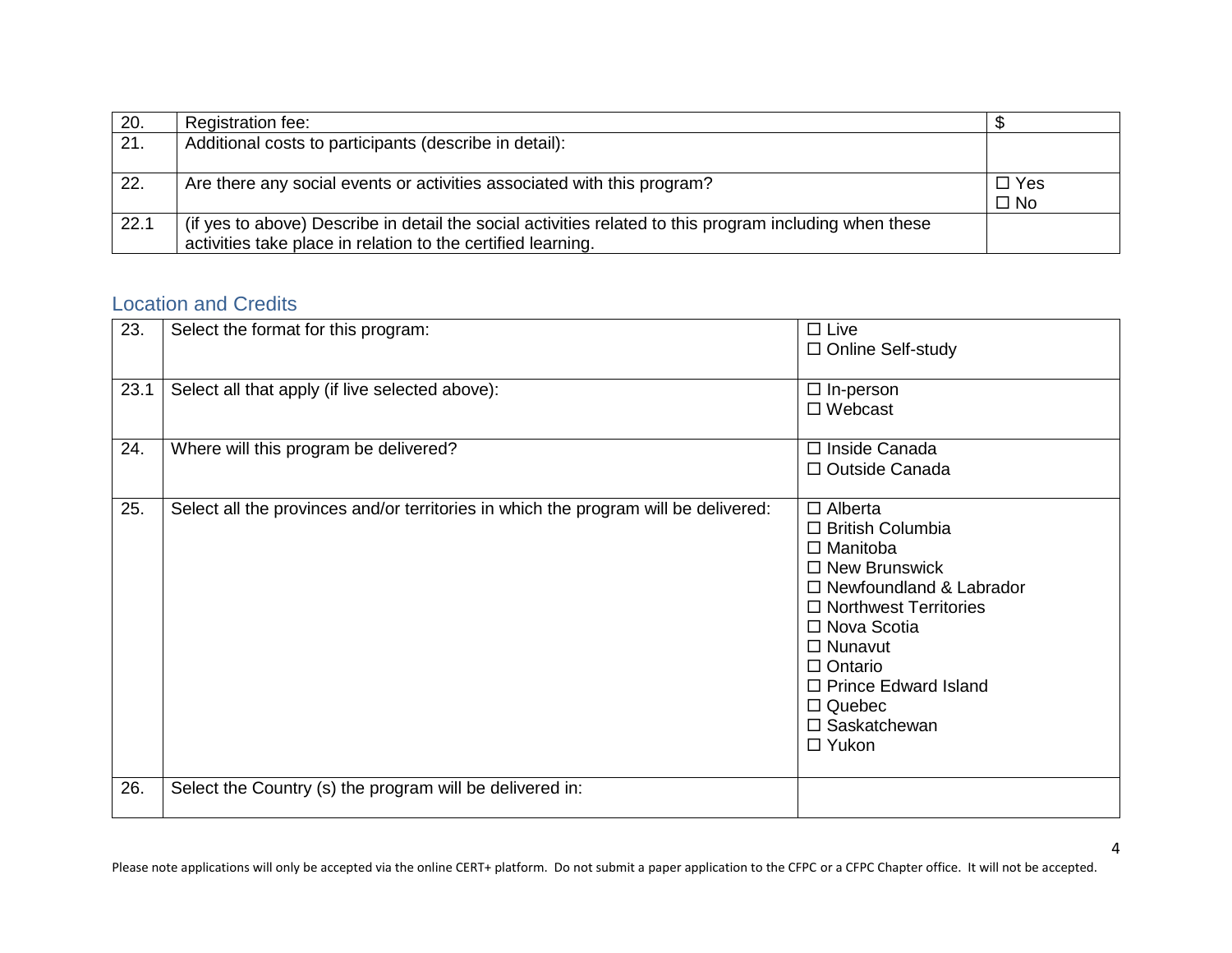| 27.  | Please provide the total education contact time included in the proposed program<br>(not including breaks, meals, opening & closing remarks, or time allotted to<br>complete program evaluations). Please submit the program agenda for<br>confirmation purposes. | Hours:<br>Minutes:                                                                                                                                                                                                                                                                                                                                                                                                                                                                                              |
|------|-------------------------------------------------------------------------------------------------------------------------------------------------------------------------------------------------------------------------------------------------------------------|-----------------------------------------------------------------------------------------------------------------------------------------------------------------------------------------------------------------------------------------------------------------------------------------------------------------------------------------------------------------------------------------------------------------------------------------------------------------------------------------------------------------|
| 28.  | This program is seeking:                                                                                                                                                                                                                                          | $\Box$ One-credit-per-hour certification<br>□ Two-credits-per-hour-certification<br>□ Three-credits-per-hour-certification                                                                                                                                                                                                                                                                                                                                                                                      |
| 29.  | Programs seeking two and three credits per hour must be developed and<br>implemented by or in collaboration with a not-for-profit physician organization.<br>Identify the not-for-profit physician organization:                                                  |                                                                                                                                                                                                                                                                                                                                                                                                                                                                                                                 |
| 30.  | Identify the appropriate credit category:                                                                                                                                                                                                                         | $\Box$ Assessment<br>$\Box$ Group Learning<br>$\Box$ Self-Learning                                                                                                                                                                                                                                                                                                                                                                                                                                              |
| 31.  | Is accreditation for this program being sought with any other organization or<br>group?                                                                                                                                                                           | $\square$ Yes<br>$\Box$ No                                                                                                                                                                                                                                                                                                                                                                                                                                                                                      |
| 31.1 | (if yes above) Name of Organization:                                                                                                                                                                                                                              |                                                                                                                                                                                                                                                                                                                                                                                                                                                                                                                 |
| 31.2 | Number of credits:                                                                                                                                                                                                                                                |                                                                                                                                                                                                                                                                                                                                                                                                                                                                                                                 |
| 31.3 | Type of credit                                                                                                                                                                                                                                                    |                                                                                                                                                                                                                                                                                                                                                                                                                                                                                                                 |
| 32.  | Please select the type of program:                                                                                                                                                                                                                                | $\Box$ One credit per hour hospital or<br>clinical rounds program<br>□ One credit per hour Journal Club<br>$\Box$ One credit per hour small group<br>learning activities<br>$\Box$ One credit per hour Faculty<br>Development program<br>$\Box$ One credit per hour Regularly<br><b>Scheduled Series (RSS)</b><br>$\Box$ A single-delivery conference,<br>scientific assembly, congress or similar<br>event (excludes satellite symposia and<br>ancillary sessions)<br>$\Box$ Any other CPD program or activity |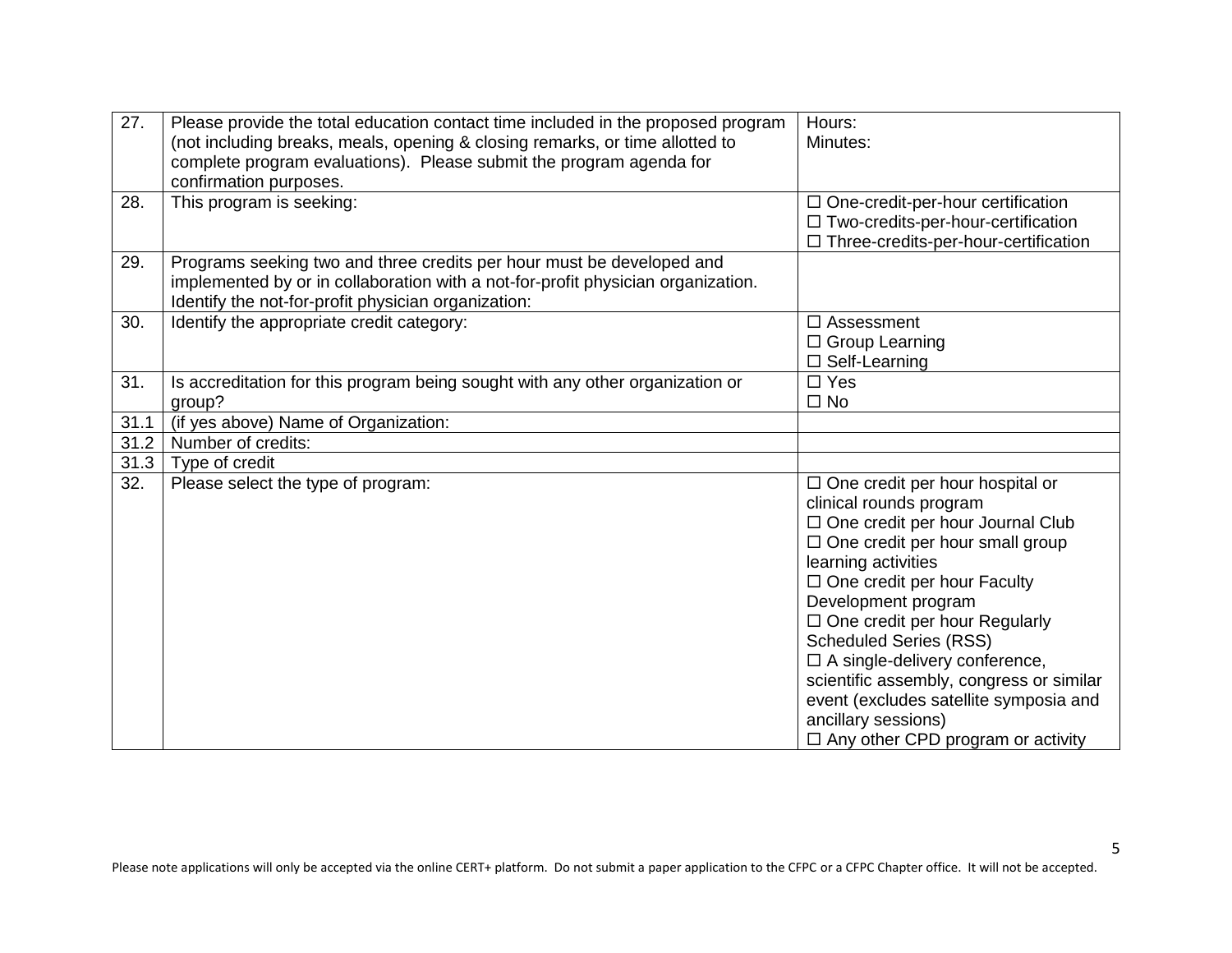| Planning |  |  |  |
|----------|--|--|--|

| 33. | (if hospital or clinical rounds selected above) Is the planning committee accountable to | $\Box$ Yes                                                                                                                                                                                                                                                                                                                                                                                                                                      |
|-----|------------------------------------------------------------------------------------------|-------------------------------------------------------------------------------------------------------------------------------------------------------------------------------------------------------------------------------------------------------------------------------------------------------------------------------------------------------------------------------------------------------------------------------------------------|
|     | the head of the department, chief of staff, or equivalent?                               | $\square$ No                                                                                                                                                                                                                                                                                                                                                                                                                                    |
| 34. | Is the scientific planning committee independent and responsible for content             | $\square$ Yes                                                                                                                                                                                                                                                                                                                                                                                                                                   |
|     | development?                                                                             | $\Box$ No                                                                                                                                                                                                                                                                                                                                                                                                                                       |
|     |                                                                                          |                                                                                                                                                                                                                                                                                                                                                                                                                                                 |
| 35. | Who is the target audience for this program? (Select all that apply)                     | <b>Academic Family Physicians</b><br>$\circ$<br>Interprofessional teams<br>$\circ$<br>Researchers<br>$\circ$<br>Residents<br>$\circ$<br>Rural & Remote practicing<br>$\circ$<br><b>Family Physicians</b><br><b>Urban practicing Family</b><br>$\circ$<br>Physicians<br>Family Physicians with a<br>community of practice in:<br><b>Addiction Medicine</b><br>$\circ$<br><b>Cancer Care</b><br>$\circ$<br>Child and Adolescent Health<br>$\circ$ |
|     |                                                                                          | <b>Chronic Pain</b><br>$\circ$<br>Dermatology<br>$\circ$                                                                                                                                                                                                                                                                                                                                                                                        |
|     |                                                                                          | <b>Developmental Disabilities</b><br>$\circ$                                                                                                                                                                                                                                                                                                                                                                                                    |
|     |                                                                                          | <b>Emergency Medicine</b><br>$\circ$                                                                                                                                                                                                                                                                                                                                                                                                            |
|     |                                                                                          | <b>Family Practice Anesthesia</b><br>$\circ$                                                                                                                                                                                                                                                                                                                                                                                                    |
|     |                                                                                          | physicians                                                                                                                                                                                                                                                                                                                                                                                                                                      |
|     |                                                                                          | <b>Global Health</b><br>$\circ$                                                                                                                                                                                                                                                                                                                                                                                                                 |
|     |                                                                                          | Health Care of the Elderly<br>$\circ$                                                                                                                                                                                                                                                                                                                                                                                                           |
|     |                                                                                          | <b>Hospital Medicine</b><br>$\circ$                                                                                                                                                                                                                                                                                                                                                                                                             |
|     |                                                                                          | Maternity and Newborn Care<br>$\circ$                                                                                                                                                                                                                                                                                                                                                                                                           |
|     |                                                                                          | <b>Mental Health</b><br>$\circ$                                                                                                                                                                                                                                                                                                                                                                                                                 |
|     |                                                                                          | <b>Occupational Medicine</b><br>$\circ$                                                                                                                                                                                                                                                                                                                                                                                                         |
|     |                                                                                          | <b>Palliative Care</b><br>$\circ$                                                                                                                                                                                                                                                                                                                                                                                                               |
|     |                                                                                          | <b>Prison Health</b><br>$\circ$                                                                                                                                                                                                                                                                                                                                                                                                                 |
|     |                                                                                          | <b>Respiratory Medicine</b><br>$\circ$                                                                                                                                                                                                                                                                                                                                                                                                          |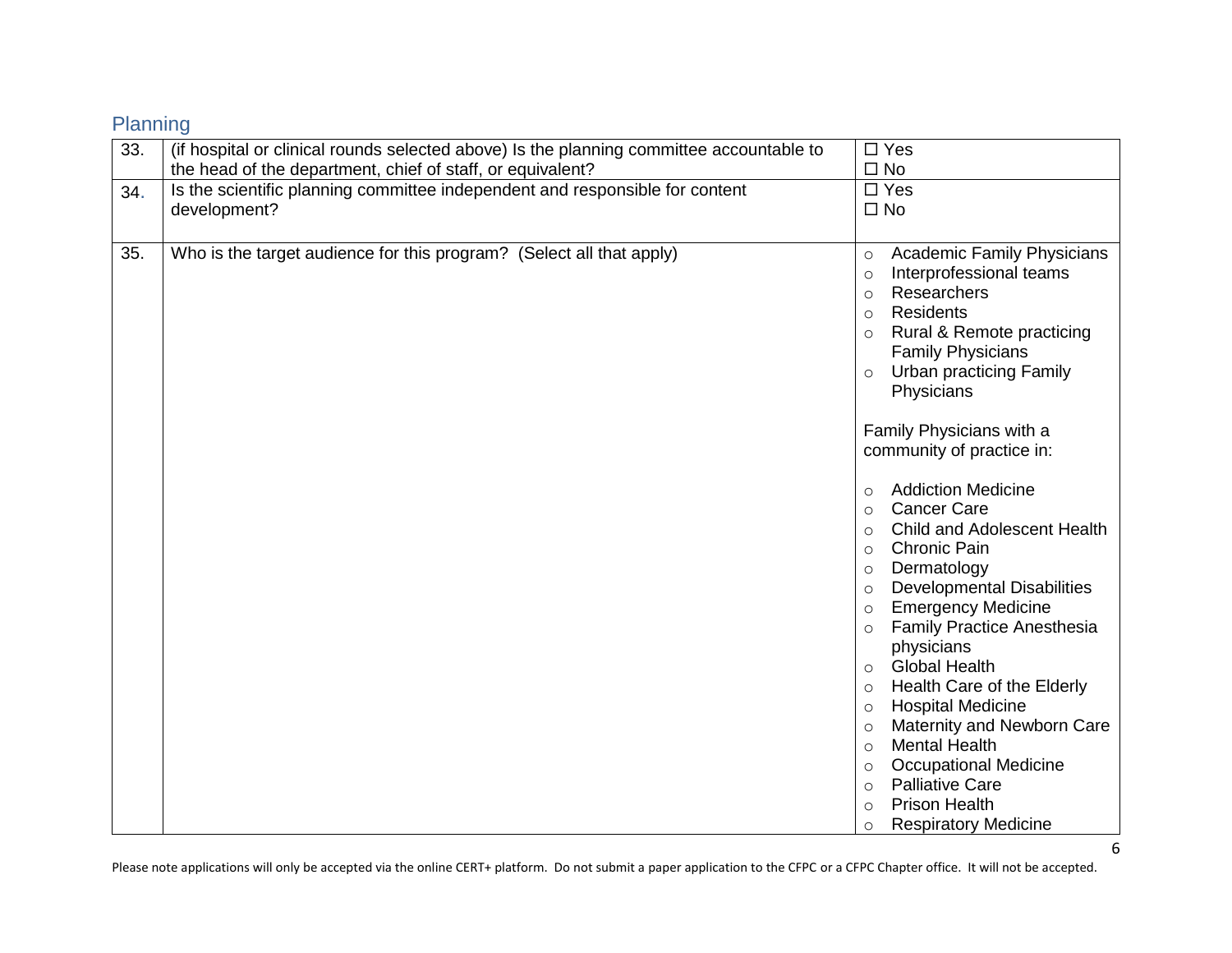|      |                                                                                                                                                                                                                                                                                                                                                                                      | Sport and Exercise Medicine<br>$\circ$                                   |
|------|--------------------------------------------------------------------------------------------------------------------------------------------------------------------------------------------------------------------------------------------------------------------------------------------------------------------------------------------------------------------------------------|--------------------------------------------------------------------------|
| 36.  | Identify the CFPC program planning/scientific committee member(s) who were actively<br>involved in the planning committee of this program. Members will be required to confirm<br>their involvement before the submitted program can be reviewed:                                                                                                                                    | <b>CFPC Member Name(s)</b><br><b>CFPC Member Email(s)</b>                |
| 37.  | List all other planning committee/scientific committee members and their affiliations and<br>expertise brought to the planning committee:                                                                                                                                                                                                                                            | Name<br>Affiliation<br>Member ID (if applicable)<br><b>Email Address</b> |
| 38.  | Does this activity include speakers/presenters/facilitators?                                                                                                                                                                                                                                                                                                                         | $\Box$ Yes<br>$\square$ No                                               |
| 39.  | Was the scientific planning committee actively involved in:                                                                                                                                                                                                                                                                                                                          |                                                                          |
| 39.1 | Selection of topics                                                                                                                                                                                                                                                                                                                                                                  | $\Box$ Yes<br>$\square$ No                                               |
| 39.2 | Determination of program content                                                                                                                                                                                                                                                                                                                                                     | $\Box$ Yes<br>$\square$ No                                               |
| 39.3 | Selection of speakers/presenters (if yes to 38):                                                                                                                                                                                                                                                                                                                                     | $\Box$ Yes<br>$\square$ No                                               |
| 39.4 | The scientific planning committee is responsible for the selection and training of<br>speakers/presenters (if yes to Quebec and yes to 38)                                                                                                                                                                                                                                           | $\square$ Yes<br>$\square$ No                                            |
| 39.5 | Review of Evaluation (development as well as evaluation results):                                                                                                                                                                                                                                                                                                                    | $\Box$ Yes<br>$\square$ No                                               |
| 40.  | Have you ensured that the scientific planning committee, speakers, moderators,<br>facilitators, and authors complete conflict of interest disclosure forms and that the<br>potential conflicts of interest will be disclosed to participants?                                                                                                                                        | $\square$ Yes<br>$\square$ No                                            |
| 41.  | Does the scientific planning committee have a plan for review of conflict of interest<br>disclosures and a plan to mitigate any potential for bias?                                                                                                                                                                                                                                  | $\Box$ Yes<br>$\square$ No                                               |
| 42.  | Will you communicate with speakers regarding the CMA Guidelines for Physicians in<br>Interactions with Industry, Innovative Medicines Canada Code of Ethical Practices, and<br>for programs delivered in Quebec the Code of Ethics of the Conseil québécois de<br>développment professionel continu des médecins? You must include a copy of your<br>speaker communication template. | $\square$ Yes<br>$\square$ No                                            |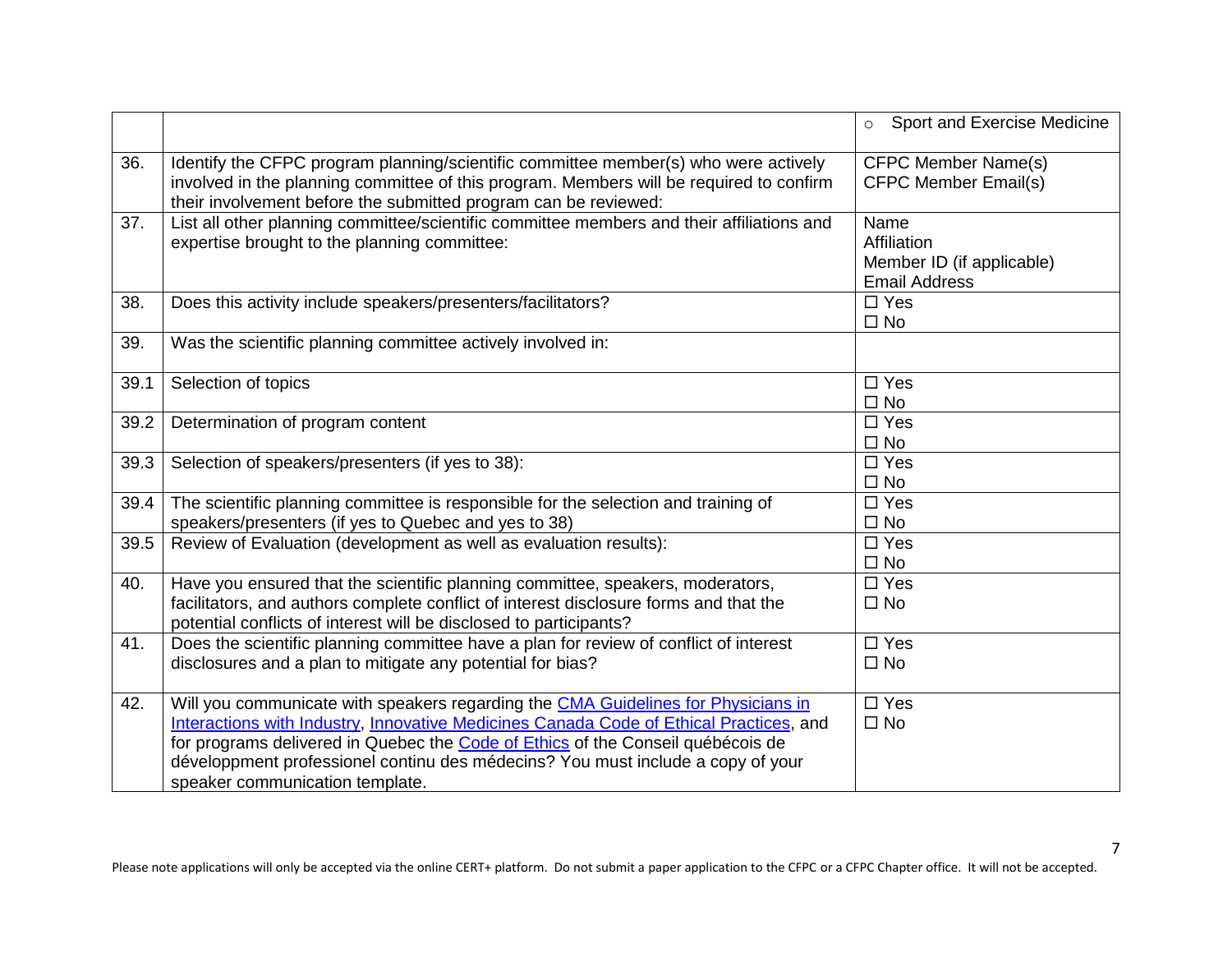| How will you communicate with speakers/facilitators/moderators regarding the format,    |  |
|-----------------------------------------------------------------------------------------|--|
| Mainpro+ Quality Criteria, and program learning objectives they will address? What kind |  |
| of instructions will be given?                                                          |  |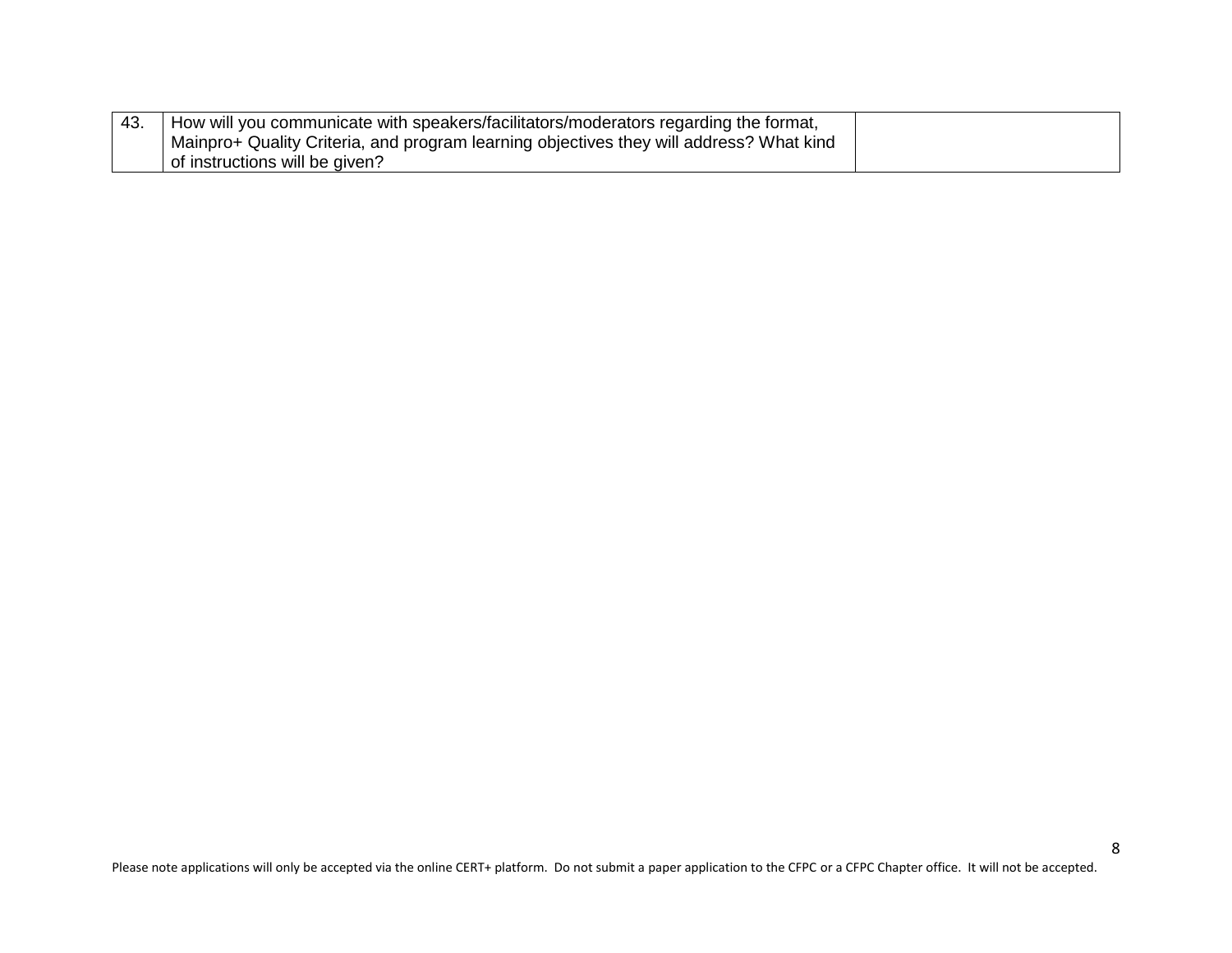| 44. | Program Key Words - In order to aid our members in searching for your programs most                                          | Aboriginal health            |
|-----|------------------------------------------------------------------------------------------------------------------------------|------------------------------|
|     | suited to their individual learning needs, please select the key words most relevant to<br>your program from the list below: | Academic medicine            |
|     |                                                                                                                              | <b>Addiction medicine</b>    |
|     |                                                                                                                              | Administration               |
|     |                                                                                                                              | Adolescent medicine          |
|     |                                                                                                                              | Allergy                      |
|     |                                                                                                                              | Allied health professionals  |
|     |                                                                                                                              | Alternative/complementary    |
|     |                                                                                                                              | medicine                     |
|     |                                                                                                                              | Anesthesia and analgesia     |
|     |                                                                                                                              | <b>Basic sciences</b>        |
|     |                                                                                                                              | <b>Behavioural science</b>   |
|     |                                                                                                                              | Cancer care                  |
|     |                                                                                                                              | Cardiovascular medicine      |
|     |                                                                                                                              | Cardiovascular surgery       |
|     |                                                                                                                              | <b>Child Abuse</b>           |
|     |                                                                                                                              | Chiropractic medicine        |
|     |                                                                                                                              | Chronic disease management   |
|     |                                                                                                                              | Clinical practice guidelines |
|     |                                                                                                                              | Communication                |
|     |                                                                                                                              | Community medicine           |
|     |                                                                                                                              | <b>Critical care</b>         |
|     |                                                                                                                              | Culture                      |
|     |                                                                                                                              | Dentistry/oral medicine      |
|     |                                                                                                                              | Dermatology                  |
|     |                                                                                                                              | <b>Diabetes</b>              |
|     |                                                                                                                              | <b>Domestic Violence</b>     |
|     |                                                                                                                              | <b>Drugs</b>                 |
|     |                                                                                                                              | <b>Emergency medicine</b>    |
|     |                                                                                                                              | Endocrinology                |
|     |                                                                                                                              | <b>ENT</b>                   |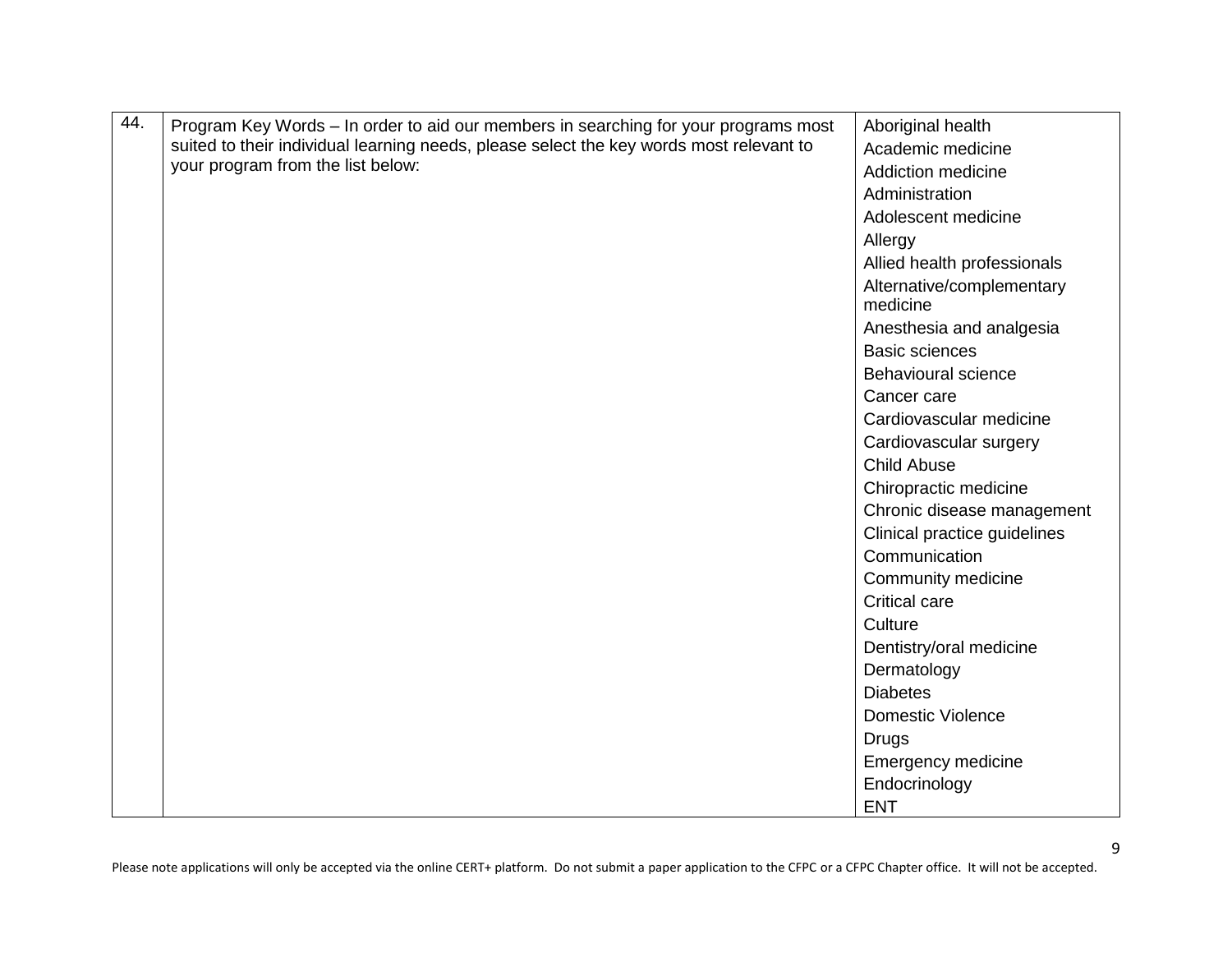|  | Environmental medicine         |
|--|--------------------------------|
|  | Epidemiology                   |
|  | Ethics                         |
|  | Evidence-based medicine        |
|  | <b>Faculty Development</b>     |
|  | Family practice/general        |
|  | practice/primary care          |
|  | Forensic medicine              |
|  | Gastroenterology               |
|  | General surgery                |
|  | Genetics                       |
|  | Geriatric medicine/care of the |
|  | elderly                        |
|  | Global health                  |
|  | Gynecology                     |
|  | Health economics               |
|  | Health policy                  |
|  | Hematology                     |
|  | History                        |
|  | Homecare                       |
|  | Hospitalist care               |
|  | Imaging techniques             |
|  | Immunology                     |
|  | Infectious disease             |
|  | International medicine         |
|  | Laboratory medicine            |
|  | Legal/medico-legal             |
|  | Lifestyle                      |
|  | Management                     |
|  | Medical careers                |
|  | Medical education              |
|  | <b>Medical informatics</b>     |

10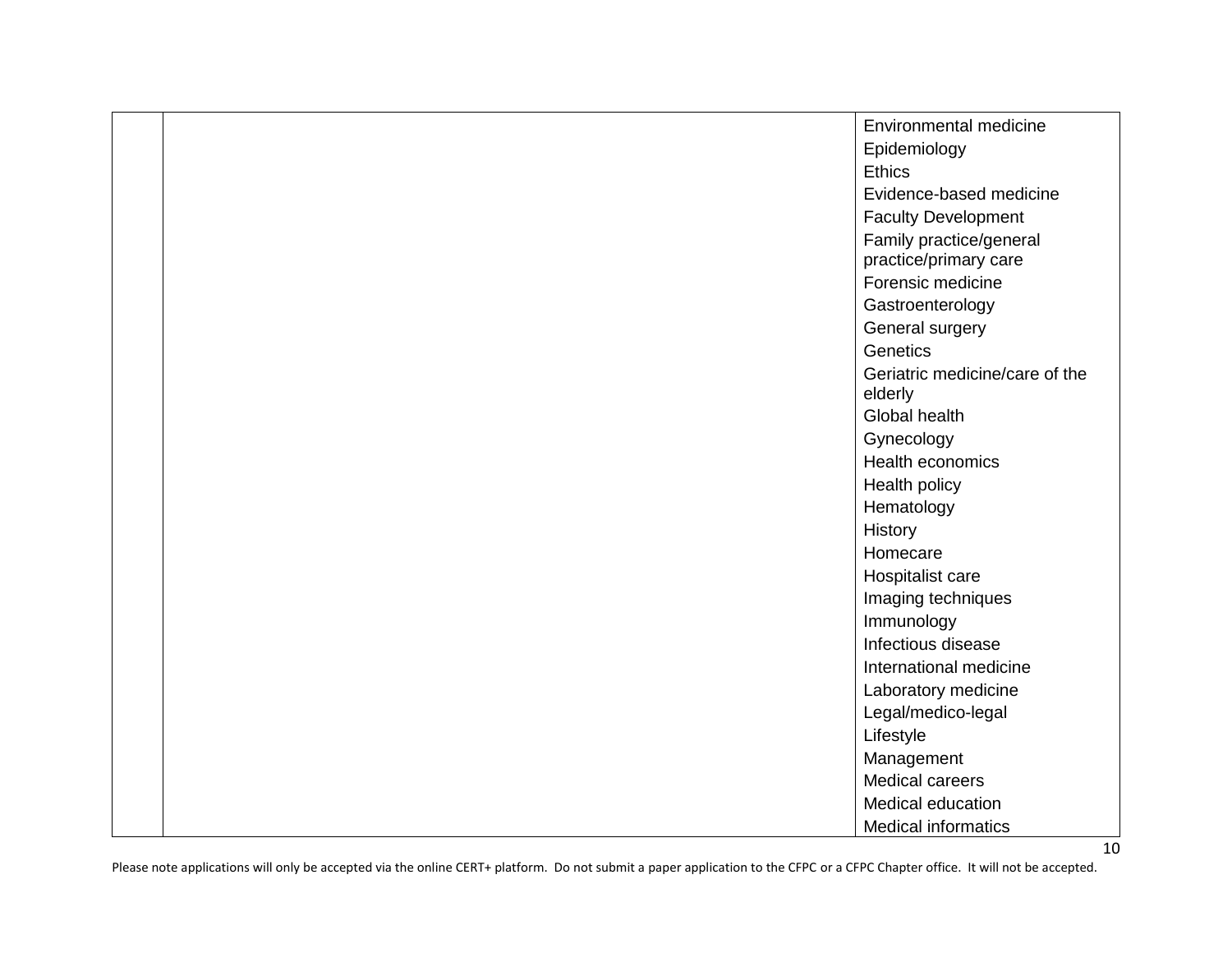|  | Medical students and residents |
|--|--------------------------------|
|  | Men's health                   |
|  | Molecular medicine             |
|  | Nephrology                     |
|  | Neurology                      |
|  | Neurosurgery                   |
|  | Nuclear medicine               |
|  | Nursing                        |
|  | Nutrition and metabolism       |
|  | <b>Obstetrics</b>              |
|  | Occupation/industrial medicine |
|  | Oncology                       |
|  | Ophthalmology                  |
|  | Orthopedic surgery             |
|  | Pain management                |
|  | Palliative care                |
|  | Pathology                      |
|  | <b>Patients</b>                |
|  | <b>Pediatrics</b>              |
|  | Pharmacology                   |
|  | Pharmacy                       |
|  | Preventive medicine            |
|  | Prison medicine                |
|  | Psychiatry                     |
|  | Psychotherapy/counseling       |
|  | Public health                  |
|  | Radiation therapy              |
|  | Radiology                      |
|  | Rehabilitation medicine        |
|  | Religion/spirituality          |
|  | Research methods               |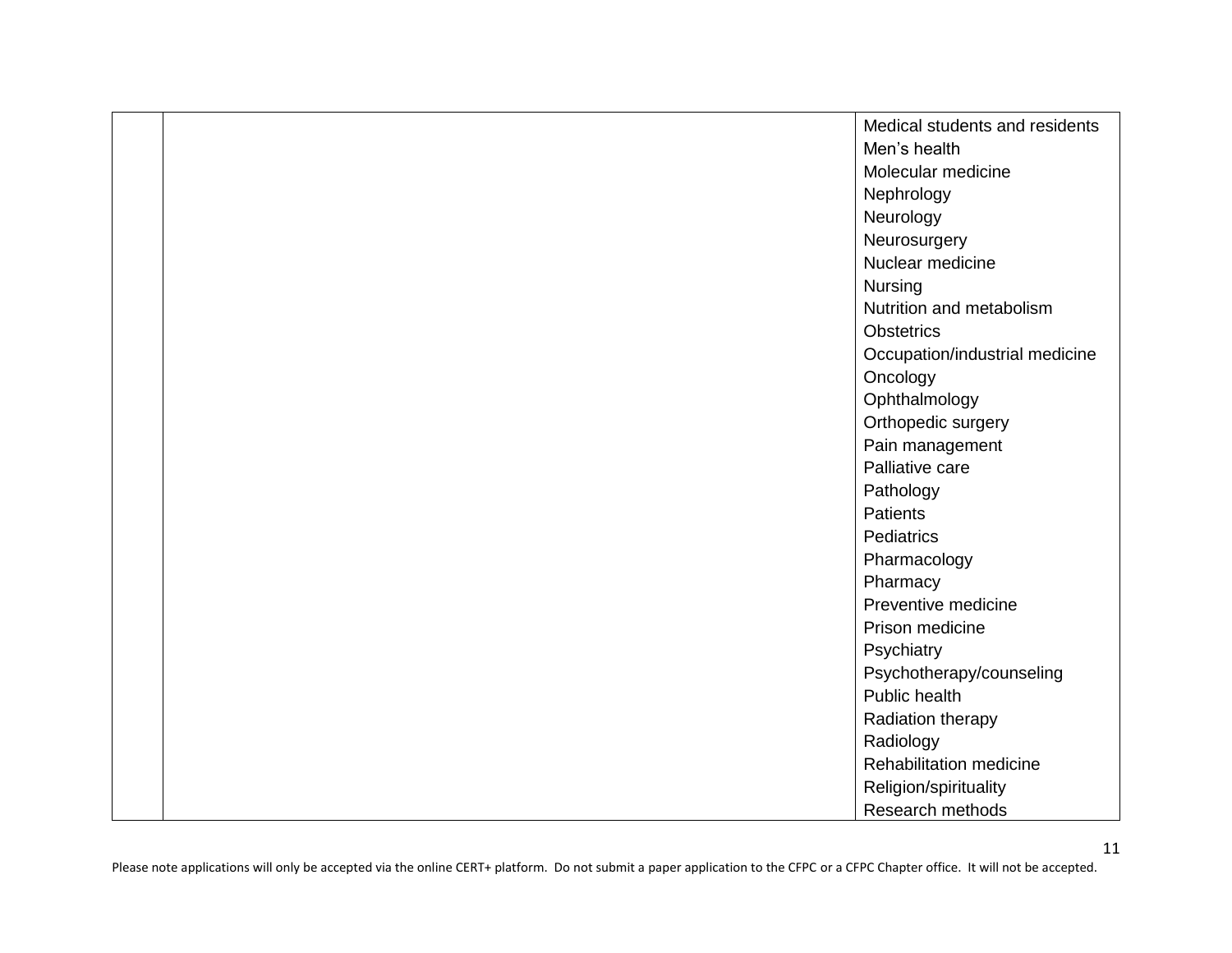|     |                                                                                            | Respiratory medicine                  |
|-----|--------------------------------------------------------------------------------------------|---------------------------------------|
|     |                                                                                            | Rheumatology                          |
|     |                                                                                            | Rural medicine                        |
|     |                                                                                            | Sexual health and medicine            |
|     |                                                                                            | Sociology                             |
|     |                                                                                            | Sports and exercise medicine          |
|     |                                                                                            | <b>Statistics</b>                     |
|     |                                                                                            | Surgery                               |
|     |                                                                                            | Thoracic surgery                      |
|     |                                                                                            |                                       |
|     |                                                                                            | Toxicology                            |
|     |                                                                                            | Transplant medicine                   |
|     |                                                                                            | <b>Travel medicine</b>                |
|     |                                                                                            | Tropical medicine                     |
|     |                                                                                            | Urology                               |
|     |                                                                                            | Vaccines                              |
|     |                                                                                            | Vascular surgery                      |
|     |                                                                                            | Women's health                        |
| 45. | Please identify the CanMEDS-FM roles addressed in this program:                            | $\Box$ Collaborator                   |
|     |                                                                                            | $\Box$ Communicator                   |
|     |                                                                                            | $\Box$ Family Medicine Expert         |
|     |                                                                                            | $\Box$ Health Advocate                |
|     |                                                                                            | $\Box$ Leader                         |
|     |                                                                                            | $\Box$ Professional<br>$\Box$ Scholar |
|     | List the learning objectives for this activity as well as the <b>CanMEDS-FM</b> competency | a) the overall activity?              |
| 46. | linked to the learning objective. What learning objectives have been developed for         | b) Specific sessions?                 |
|     |                                                                                            |                                       |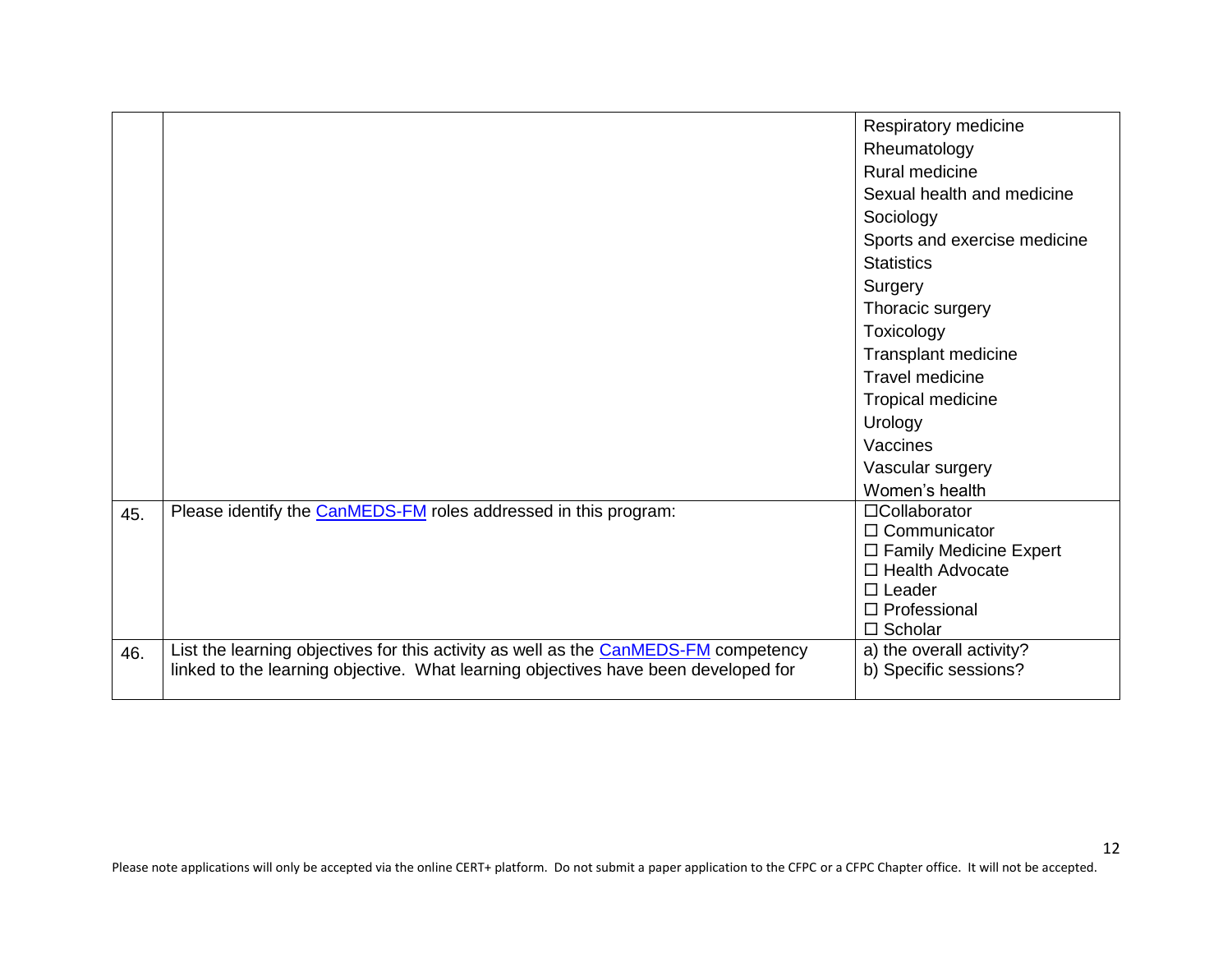## Quality Criteria Questions if "any other CPD activity" selected

#### 47A. **Quality Criterion 1 – Needs Assessment and Practice Relevance**

| □ One-Credit-Per-Hour<br><b>Requirements</b>         | Indirect assessment of target audience's needs were used to guide program development and to<br>$\checkmark$<br>obtain generalized information on prior knowledge and practice experience (eg, generalized<br>sources, national survey, small sample survey, published study results).<br>Physician learning objectives are tied to needs assessment results.<br>Needs assessment addresses physician competency through CanMEDS-FM Role(s) |
|------------------------------------------------------|---------------------------------------------------------------------------------------------------------------------------------------------------------------------------------------------------------------------------------------------------------------------------------------------------------------------------------------------------------------------------------------------------------------------------------------------|
| $\Box$ Two credits per hour -                        | Needs assessment sample is representative of intended target audience (eg, all rural physicians),<br>✓                                                                                                                                                                                                                                                                                                                                      |
| <b>Must meet one credit</b><br>per hour requirements | enhancing applicability of program content<br>Needs assessment identifies gaps in physician competence in at least one CanMEDs-FM<br>✓                                                                                                                                                                                                                                                                                                      |
| <b>AND include the</b>                               | competency area                                                                                                                                                                                                                                                                                                                                                                                                                             |
| following:                                           |                                                                                                                                                                                                                                                                                                                                                                                                                                             |
| $\Box$ Three credits per                             | Needs assessment, performed on actual program participants                                                                                                                                                                                                                                                                                                                                                                                  |
| hour - Must meet one-                                | Information is collected from actual program participants about prior knowledge and practice                                                                                                                                                                                                                                                                                                                                                |
| and two- credits-per-                                | experience<br>$\checkmark$                                                                                                                                                                                                                                                                                                                                                                                                                  |
| hour requirements AND<br>include the following:      | Needs assessment identifies gaps in knowledge (eg, pre- and post-tests), competence (skills), or<br>performance based on data from practice                                                                                                                                                                                                                                                                                                 |
|                                                      | ✓ Gaps in physician competence in multiple CanMEDS-FM competency areas are identified                                                                                                                                                                                                                                                                                                                                                       |
| In the space provided,                               | 1. Parties involved, and roles performed, during the needs assessment process, and include scientific                                                                                                                                                                                                                                                                                                                                       |
| please provide a thorough                            | planning committee involvement                                                                                                                                                                                                                                                                                                                                                                                                              |
| description of how the<br><b>Quality Criteria</b>    | 2. Method(s) used to collect needs-assessment data, and rationale to support the use of each method<br>3. How practice relevance is addressed                                                                                                                                                                                                                                                                                               |
| requirements have been<br>met including:             | 4. How gaps in competency were identified and how CanMEDS-FM competencies were utilized in the<br>needs assessment and curriculum development process                                                                                                                                                                                                                                                                                       |
|                                                      | 5. If this program was previously Mainpro/Mainpro+ accredited/certified you must include information<br>on how data collected from previous program evaluations was considered during the needs                                                                                                                                                                                                                                             |
|                                                      | assessment process.<br>6. Please attach a copy of all tools used to facilitate the needs assessment                                                                                                                                                                                                                                                                                                                                         |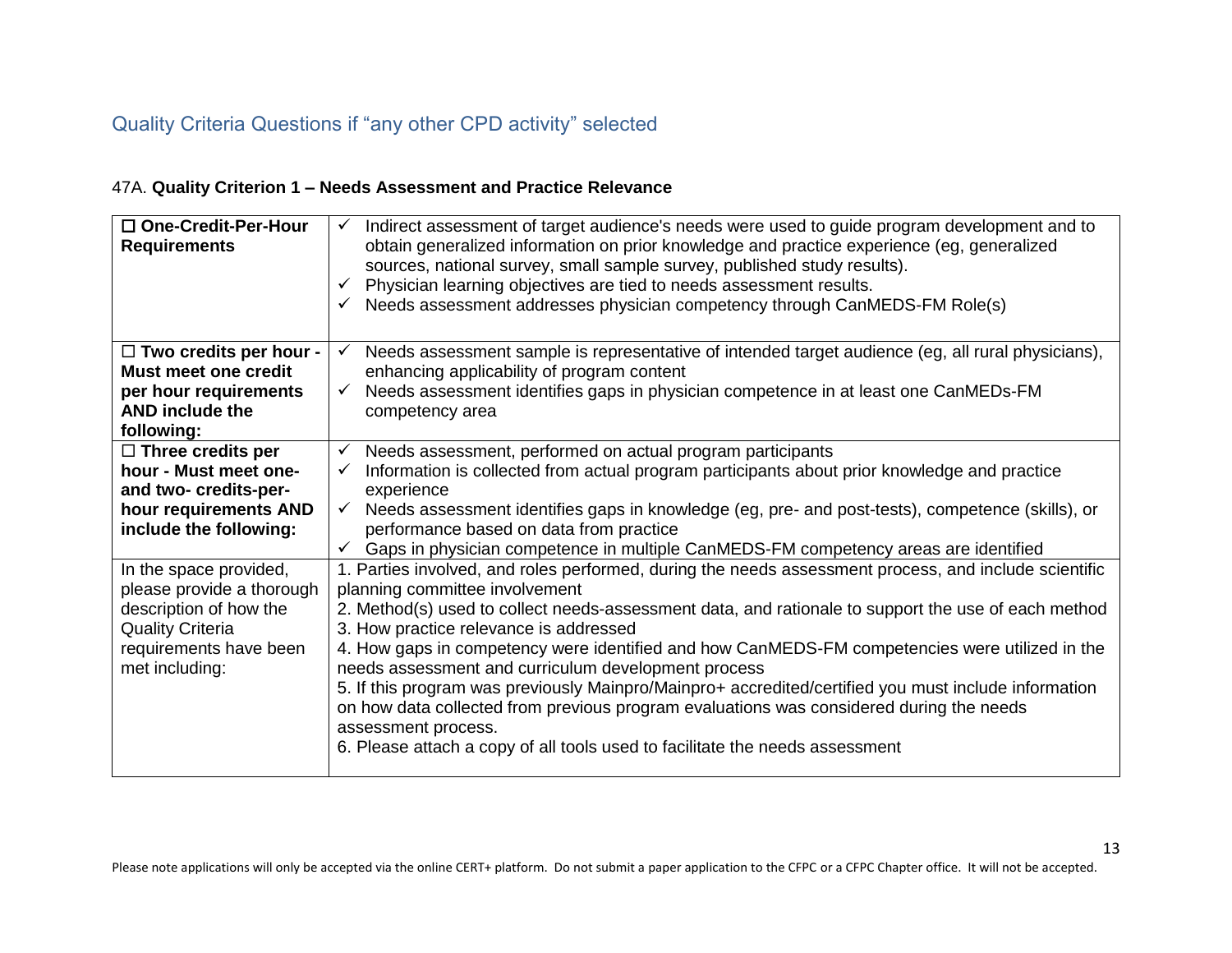#### 48A. **Quality Criterion 2 - Interactivity and Engagement**

| □ One-credit-per-hour<br>requirements | Minimum of 25% of the program is conducted in an interactive manner                                                                                                                                                                 |
|---------------------------------------|-------------------------------------------------------------------------------------------------------------------------------------------------------------------------------------------------------------------------------------|
| □ Two-credits-per-hour                | Between 25 and 50% of the program is conducted in an interactive manner<br>✓                                                                                                                                                        |
| requirements (must                    | Learner engagement goes beyond audience question-and-answer period                                                                                                                                                                  |
| meet one-credit-per-                  | Program includes opportunities for participants to engage with each other, with facilitators, and                                                                                                                                   |
| hour requirements AND                 | with material being taught. (Self-Learning category programs require engagement with facilitators                                                                                                                                   |
| include the following):               | and materials being taught only.)                                                                                                                                                                                                   |
|                                       | A component of the activity is based on small groups or workshops (Self-Learning category small<br>$\checkmark$<br>group requirement is replaced with case-based learning component)                                                |
| □ Three-credits-per-                  | $\checkmark$<br>Program is based on small-group learning (Self-Learning category programs must be based on                                                                                                                          |
| hour requirements                     | case-based or immersive scenario learning)                                                                                                                                                                                          |
| (must meet one- and                   | Tool tip:                                                                                                                                                                                                                           |
| two-credits-per-hour                  | Immersive learning environments (ILEs) are learning situations that are constructed                                                                                                                                                 |
| requirements AND                      | using a variety of techniques and software tools, including game-based learning,                                                                                                                                                    |
| include the following):               | simulation-based learning, and virtual 3D worlds. ILEs are distinguished from other<br>learning methods by their ability to simulate realistic scenarios and environments that<br>give learners the opportunity to practise skills. |
|                                       | Program includes activities that can be applied to participants' practice                                                                                                                                                           |
|                                       | Program includes formal reflection on application of learning to practice over a realistic time period                                                                                                                              |
|                                       | to assess practice change.                                                                                                                                                                                                          |
|                                       | Tool tip:                                                                                                                                                                                                                           |
|                                       | A realistic time-period is considered to be at least 6 weeks post program completion.                                                                                                                                               |
| In the space provided,                | 1. The type of interactivity occurring                                                                                                                                                                                              |
| please describe how the               | 2. When/where the interactive component occurs                                                                                                                                                                                      |
| <b>Quality Criteria</b>               | 3. How long the interactive component is anticipated to last                                                                                                                                                                        |
| requirement has been met              |                                                                                                                                                                                                                                     |
| by indicating:                        | You will be required to upload a copy of the program schedule with the interactive components<br>highlighted.                                                                                                                       |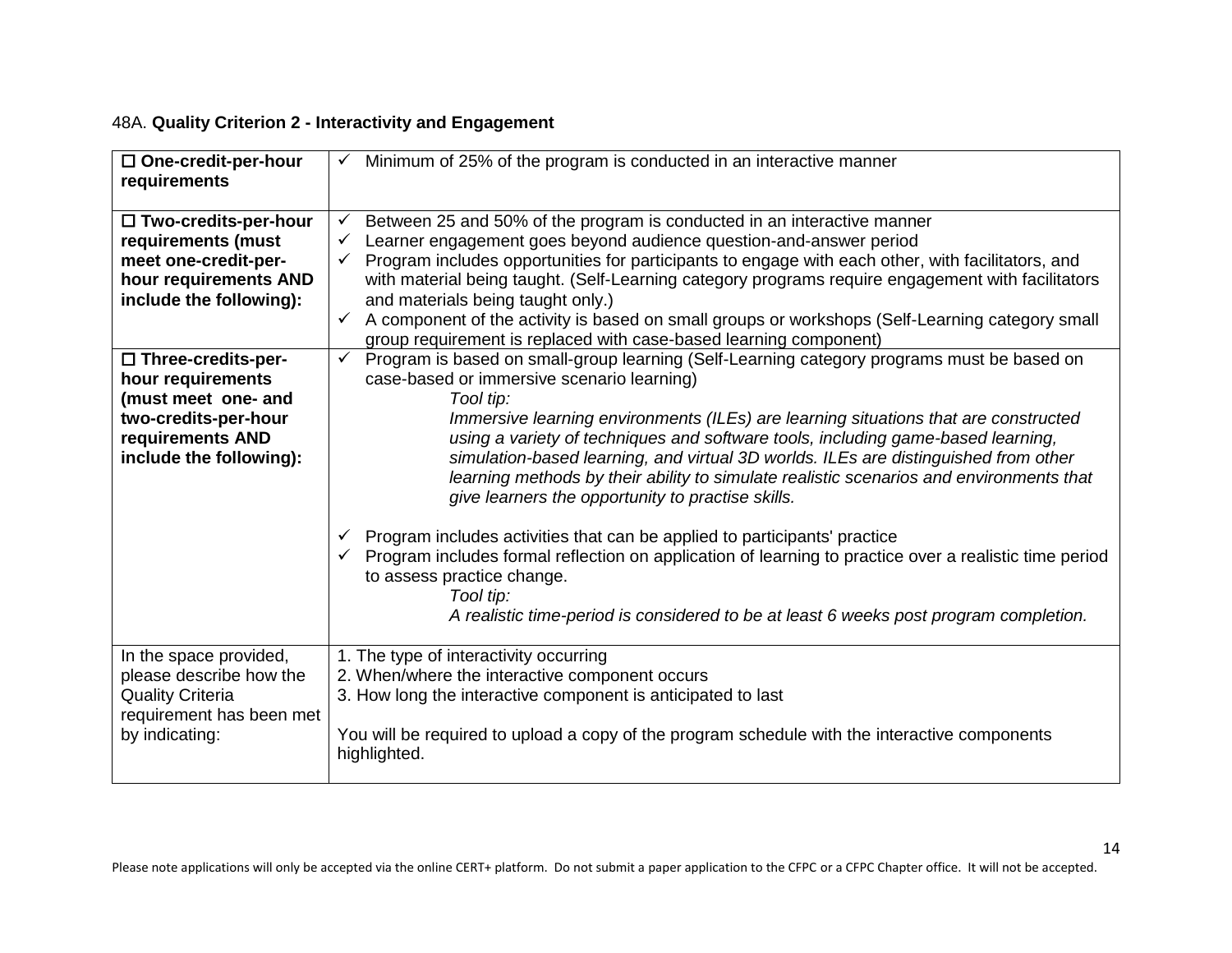#### **49A. Quality Criterion 3 – Incorporation of Evidence**

| $\Box$ One-credit-per-hour requirements                                                                                                | Provides an outline of the evidence used to create the content; must include<br>references (authors, article title, journal, year, volume, and page numbers)<br>within/on materials<br>Evidence comes from systematic reviews/meta-analyses of studies (RCTs,<br>cohort case control studies) or single, moderate-sized, well-designed RCTs, or<br>well-designed, consistent, controlled, but not randomized trials, or large cohort<br>studies.<br>Any lack of evidence for assertions or recommendations must be acknowledged<br>$\checkmark$ If a single study is the focus or select studies are omitted, the rationale to<br>support this decision must be provided<br>Graphs and charts or other evidence-related materials cannot be altered to<br>highlight one treatment or product<br>Both potential harms and benefits should be discussed; an efficient way to<br>present these to clinicians is through number needed to treat (NNT) and number<br>needed to harm (NNH), as well as through a presentation of absolute and<br>relative risk reductions |
|----------------------------------------------------------------------------------------------------------------------------------------|---------------------------------------------------------------------------------------------------------------------------------------------------------------------------------------------------------------------------------------------------------------------------------------------------------------------------------------------------------------------------------------------------------------------------------------------------------------------------------------------------------------------------------------------------------------------------------------------------------------------------------------------------------------------------------------------------------------------------------------------------------------------------------------------------------------------------------------------------------------------------------------------------------------------------------------------------------------------------------------------------------------------------------------------------------------------|
| $\Box$ Two credits per hour (must meet one-<br>credit-per- hour requirements AND<br>include the following):                            | Content must reflect patient-oriented outcomes (outcomes a patient can feel or<br>perceive) and avoid surrogate outcomes<br>Tool tip:<br>A surrogate outcome is an event or a laboratory value that<br>researchers hope can serve as a reliable substitute for an actual<br>disease.<br>Canadian-based evidence is included where it exists                                                                                                                                                                                                                                                                                                                                                                                                                                                                                                                                                                                                                                                                                                                         |
| $\Box$ Three-credits-per-hour requirements<br>(must meet one- and two-credits-per-<br>hour requirements AND include the<br>following): | Provides opportunities for participants to seek, appraise, and apply best-<br>$\checkmark$<br>available evidence (eg, research component for participants, assigned readings<br>with discussion of evidence presented, and participant-driven literature reviews)                                                                                                                                                                                                                                                                                                                                                                                                                                                                                                                                                                                                                                                                                                                                                                                                   |
| In the space provided, please describe how<br>the Quality Criteria requirement hast been<br>met.                                       | For three credits per hour describe how and where/when this program provides<br>opportunities for learners to seek, appraise, and apply best-available evidence.                                                                                                                                                                                                                                                                                                                                                                                                                                                                                                                                                                                                                                                                                                                                                                                                                                                                                                    |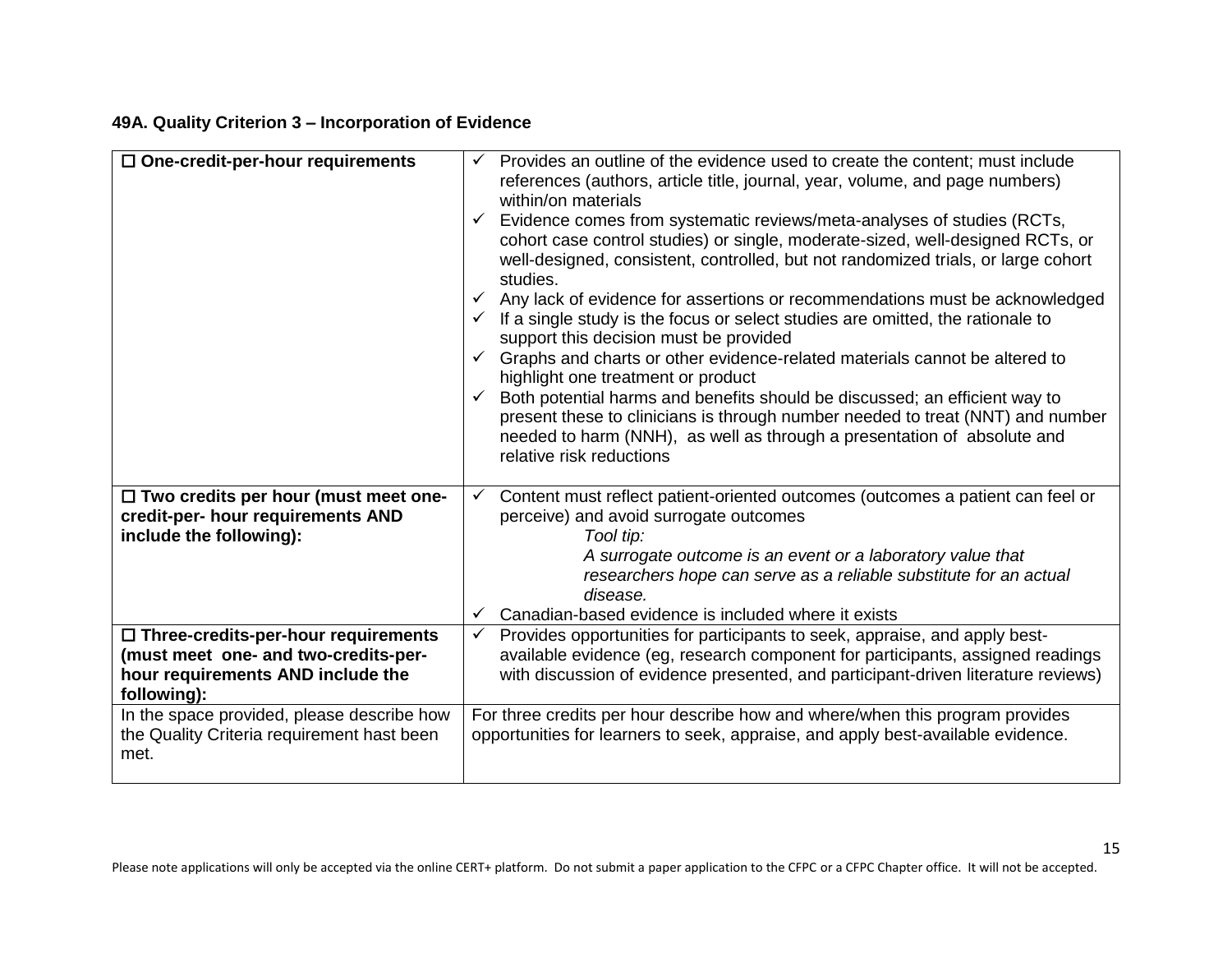#### 50A. **Quality Criterion 4 – Addressing Barriers to Change**

| $\Box$ One-credit-per-hour requirements                                                                                |        | Educational design includes discussion of commonly encountered<br>barriers to practice change                                                                                                                                                                                                                                                                                                                                                                                                                            |
|------------------------------------------------------------------------------------------------------------------------|--------|--------------------------------------------------------------------------------------------------------------------------------------------------------------------------------------------------------------------------------------------------------------------------------------------------------------------------------------------------------------------------------------------------------------------------------------------------------------------------------------------------------------------------|
| $\Box$ Two credits per hour (must meet one-credit-per-<br>hour requirements AND include the following):                | ✓      | Educational design includes discussion to overcoming these<br>barriers                                                                                                                                                                                                                                                                                                                                                                                                                                                   |
| $\Box$ Three credits per hour (must meet one- and two-<br>credits-per-hour requirements AND include the<br>following): | v<br>✓ | This program solicits information on barriers (real or perceived) to<br>change from actual program participants<br>The educational design addresses strategies to address these<br>identified barriers and discusses approaches to overcoming these<br>barriers                                                                                                                                                                                                                                                          |
| In the space provided briefly explain how the Quality<br>Criteria requirements have been met including:                |        | How and where/when this program addresses commonly<br>encountered barriers to change relevant to the program content<br>2. How and where/when this program addresses approaches to<br>overcome identified barriers (2 credits per hour)<br>3. How and where/when barriers to change, related to the content<br>of this program, were solicited from actual participants (3 credits<br>per hour)<br>4. What opportunities are provided for discussion of approaches to<br>overcoming these barriers? (3 credits per hour) |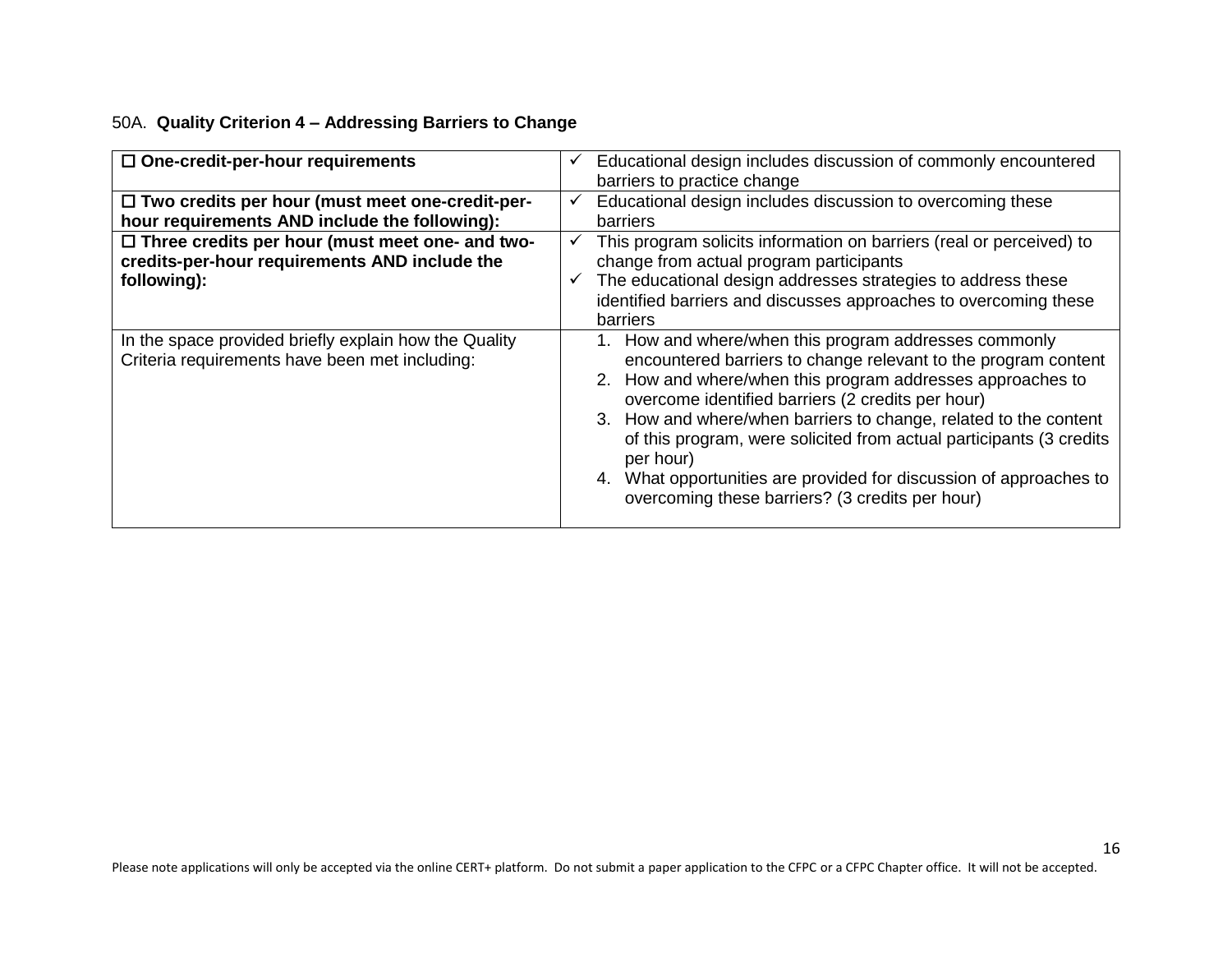#### 51A**. Quality Criterion 5 - Evaluation and Outcome Assessment**

| $\Box$ One-credit-per-hour requirements                                                                                | Measures to assess self-reported learning or change in what<br>✓<br>participants know or know how to do as a result of the CPD<br>program or activity                                                                                                                            |
|------------------------------------------------------------------------------------------------------------------------|----------------------------------------------------------------------------------------------------------------------------------------------------------------------------------------------------------------------------------------------------------------------------------|
| $\Box$ Two credits per hour (must meet one-credit-per-<br>hour requirements AND include the following):                | An objective measurement of change in knowledge (eg, pre/post-<br>✓<br>test)<br>Opportunity for participants to evaluate changes across multiple<br>CanMEDS-FM competencies                                                                                                      |
| $\Box$ Three credits per hour (must meet one- and two-<br>credits-per-hour requirements AND include the<br>following): | An objective measurement of change in competence and/or<br>$\checkmark$<br>clinical performance for all participants using work-based<br>strategies<br>Measurement of change in all the CanMEDS-FM competencies<br>identified in the needs assessment and educational objectives |
| In the space provided describe how the Quality Criteria<br>requirement has been met.                                   |                                                                                                                                                                                                                                                                                  |

### 52A. **Quality Criterion 6 - Reinforcement of Learning**

| $\Box$ This requirement is not mandatory for one- credit-<br>per-hour programs |                                                                                                                                                                                                                                                                                                                                                                                                                                         |
|--------------------------------------------------------------------------------|-----------------------------------------------------------------------------------------------------------------------------------------------------------------------------------------------------------------------------------------------------------------------------------------------------------------------------------------------------------------------------------------------------------------------------------------|
| $\Box$ Two credits-per-hour requirements:                                      | This program incorporates one or more validated strategies to<br>reinforce and/or facilitate continued learning<br>Tool tip:<br>Examples include reminders, checklists, guidelines and<br>algorithms, feedback systems, protocols, patient education<br>materials, etc. If a commitment-to-change contract is part<br>of the designed curriculum, include a follow-up activity to<br>review the contract at 6 and 12 weeks post course. |
| $\Box$ Three credits per hour (must meet the following<br>requirement):        | This program incorporates two or more validated strategies to<br>✓<br>reinforce and/or facilitate continued learning; ideally administered<br>at staggered time intervals (eg, 6 and 12 weeks)<br>Tool tip:                                                                                                                                                                                                                             |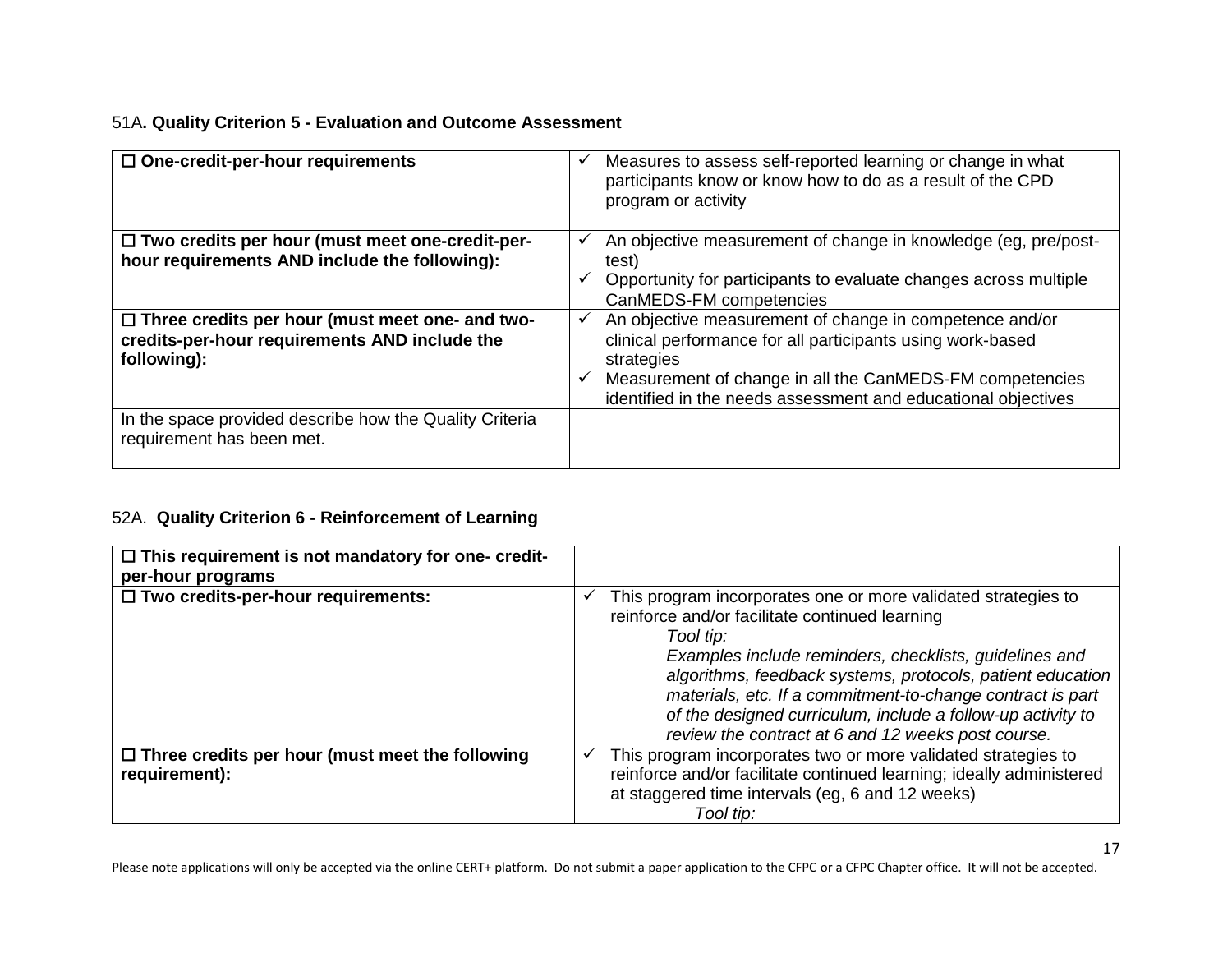|  | Examples include reminders, checklists, guidelines<br>and algorithms, feedback systems, protocols, patient<br>education materials, etc. If a commitment-to-change<br>contract is part of the designed curriculum, include a<br>follow-up activity to review the contract at 6 and 12<br>weeks post course |
|--|-----------------------------------------------------------------------------------------------------------------------------------------------------------------------------------------------------------------------------------------------------------------------------------------------------------|
|--|-----------------------------------------------------------------------------------------------------------------------------------------------------------------------------------------------------------------------------------------------------------------------------------------------------------|

## 53A. Upload requirements (if "Any other CPD activity" is selected)

| To finalize your submission<br>requirements please upload the<br>following: | Content of the program/activity<br>✓<br>COI slide template<br>✔<br>Conflict of Interest forms for the planning committee and speakers (if speakers are<br>known at time of application)<br>Program Agenda and/or Program invitation or brochure<br>Summary of previous event evaluations<br>Copy of program/session evaluation form/format<br>If this program has for-profit financial support, please upload examples<br>demonstrating corporate and product colours and branding for comparison purposes.<br>Tools used to facilitate needs assessment<br>Evaluations<br>Speaker communications template (required only if activity includes<br>speakers/presenters)<br>Other |
|-----------------------------------------------------------------------------|---------------------------------------------------------------------------------------------------------------------------------------------------------------------------------------------------------------------------------------------------------------------------------------------------------------------------------------------------------------------------------------------------------------------------------------------------------------------------------------------------------------------------------------------------------------------------------------------------------------------------------------------------------------------------------|
|-----------------------------------------------------------------------------|---------------------------------------------------------------------------------------------------------------------------------------------------------------------------------------------------------------------------------------------------------------------------------------------------------------------------------------------------------------------------------------------------------------------------------------------------------------------------------------------------------------------------------------------------------------------------------------------------------------------------------------------------------------------------------|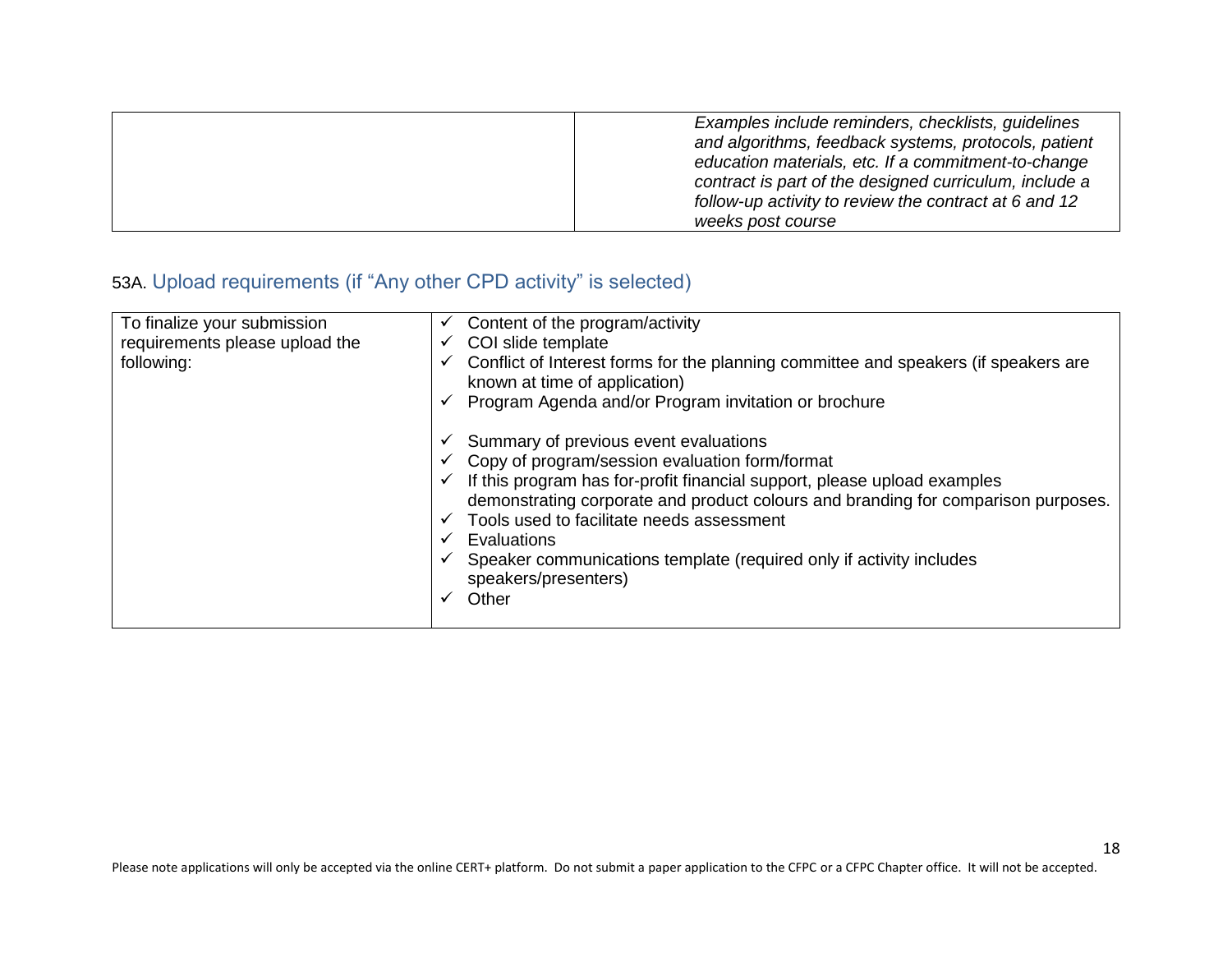Quality Criteria Questions (one-credit-per-hour hospital or clinical rounds , one credit-per-hour journal club, onecredit-per-hour small-group-learning activity, one-credit-per-hour Regularly Scheduled Series (RSS) , one-creditper-hour faculty development program, one-credit-per-hour single-delivery conference, scientific assembly, congress or similar event [excludes satellite symposia and ancillary sessions])

#### 47B. **Quality Criterion 1 – Needs Assessment and Practice Relevance**

| Describe |         | How the perceived and unperceived needs of the target audience have been considered in the development of the<br>educational activities<br>How CanMEDS-FM competencies have been considered in the needs-assessment process<br>How the needs assessment informed the development of learning objectives |
|----------|---------|---------------------------------------------------------------------------------------------------------------------------------------------------------------------------------------------------------------------------------------------------------------------------------------------------------|
| Describe | $\circ$ | If this program was Mainpro/Mainpro+ accredited/certified in the past, describe how data collected from previous<br>program evaluations was considered during the needs-assessment process.                                                                                                             |

#### 48B. **Quality Criterion 2 – Interactivity and Engagement**

|  | $\vert$ Describe $\vert$ $\circ$ The learning formats used to support the learning objectives<br>How the 25% interactivity requirement will be met |
|--|----------------------------------------------------------------------------------------------------------------------------------------------------|
|  |                                                                                                                                                    |

#### 49B. **Quality Criterion 3 - Incorporation of Evidence**

| Describe I | $\Omega$ | How the planning committee ensures scientific validity and objectivity of the program content<br>How speakers will be advised of the Quality Criteria requirements for the incorporation of evidence |  |
|------------|----------|------------------------------------------------------------------------------------------------------------------------------------------------------------------------------------------------------|--|
|            |          |                                                                                                                                                                                                      |  |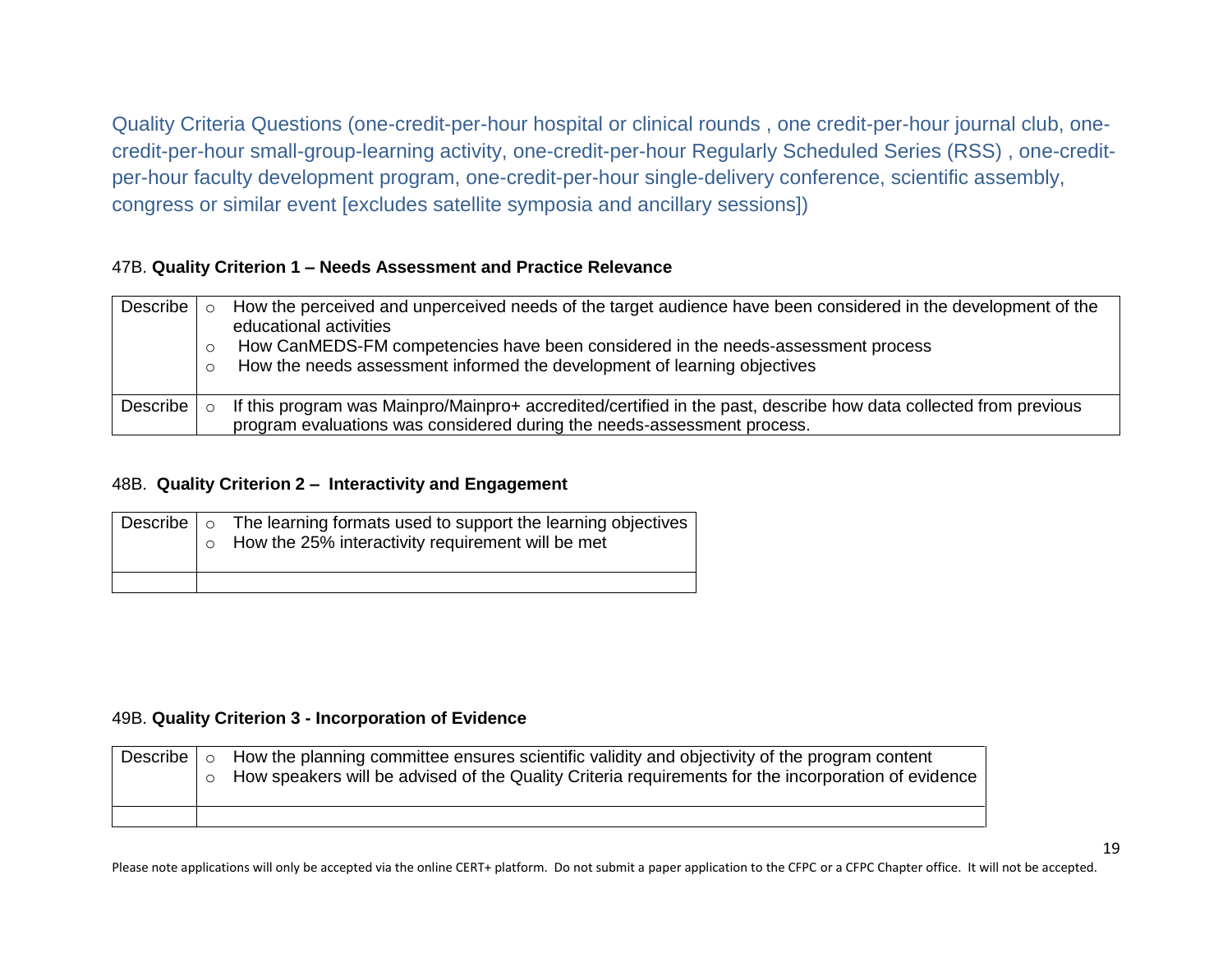#### 50B. **Quality Criterion 4 - Barriers to Change**

| Describe   o How barriers to practice/physician change will be addressed within the program |
|---------------------------------------------------------------------------------------------|
|                                                                                             |

#### 51B. **Quality Criterion 5 - Evaluation & Outcome Assessment**

| Please describe | How participants will evaluate both the series/event and the individual activities/sessions.<br>How participants will evaluate individual presenters/speakers |
|-----------------|---------------------------------------------------------------------------------------------------------------------------------------------------------------|
|                 |                                                                                                                                                               |